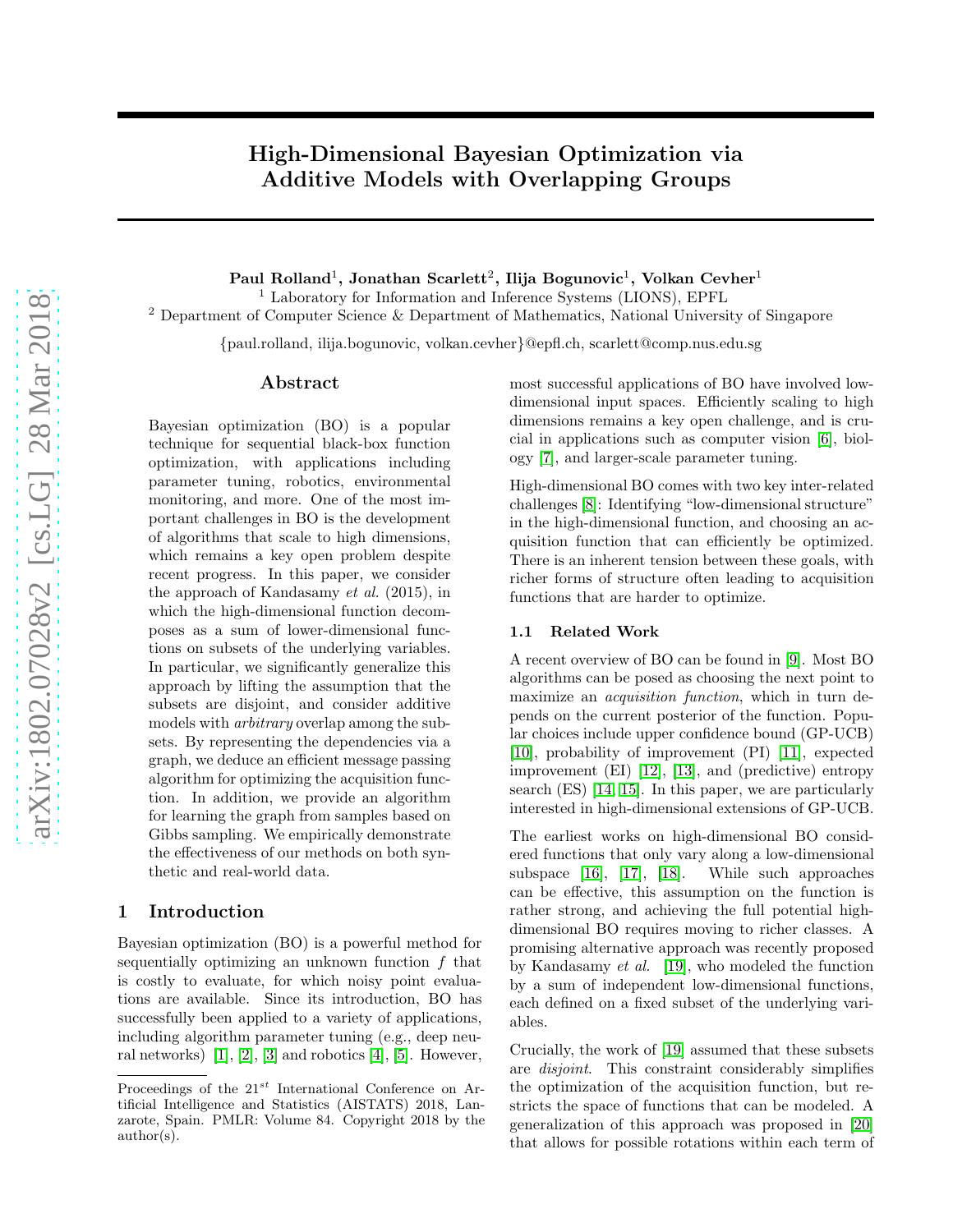the decomposition.

Within the framework of [19], a crucial challenge is learning the underlying additive decomposition from samples (typically while simultaneously performing optimization). In [19], this was done based on randomly sampling the decompositions and choosing one to maximize the likelihood. More efficient approaches were proposed by Wang *et al.* [\[21\]](#page-9-1) based on Gibbs sampling, and by Gardner *et al.* [\[22\]](#page-9-2) based on a simple Markov Chain Monte Carlo (MCMC) method.

Additive models, not necessarily making use of Gaussian processes, have also found extensive use in other contexts such as function learning, e.g., see [\[23,](#page-9-3) [24\]](#page-9-4) and the references therein.

#### 1.2 Contributions

The main contributions of this paper are as follows:

- We generalize the additive model of [19] by allowing the additive model to consist of functions defined on *general* subsets of the underlying variables that need not be disjoint.
- By representing the interactions between the groups (i.e., the subsets on which the lowdimensional functions are defined) using a graph, we deduce an efficient high-dimensional variant of GP-UCB based on message passing.
- We present a Gibbs sampling algorithm for learning the structure of the graph from data, having a similar flavor to that of [\[21\]](#page-9-1) while addressing new challenges for the case of overlapping groups.
- We demonstrate the effectiveness of our approach on both synthetic and real data sets, including improved versatility compared to the work of [19].
- In the supplementary material, we generalize certain aspects of the mathematical analysis from [19], and discuss their possible implications towards providing regret bounds.

We very recently learned of a closely related independent parallel work [\[25\]](#page-9-5) adopting a similar model, but using an *approximate* decentralized approach to optimize the acquisition function, and learning the graph via an alternative approach building on [\[22\]](#page-9-2).

## 2 Generalized Additive GP Model

We consider the optimization of a D-dimensional function  $f(x)$ , where  $x = (x_1, \ldots, x_D)$  is the input vector. We focus on discrete domains, where each variable  $x_i$  takes values in some finite set  $\mathcal{X}_i$  (though this set could represent the quantization of a real interval such as  $[0, 1]$ . Hence, the high-dimensional domain is  $\mathcal{X} = \mathcal{X}_1 \times \ldots \times \mathcal{X}_D$ . Each time we query the function f at some point  $x \in \chi$ , we obtain a noisy observation  $y = f(x) + \epsilon$  where  $\epsilon \sim \mathcal{N}(0, \eta^2)$ . We aim at maximizing this function over the domain  $\mathcal{X}$ , i.e. finding  $x_{\text{opt}} = \arg \max_{x \in \mathcal{X}} f(x).$ 

Additive structure: Following the work of Kandasamy *et al.* [19], we assume that the target function can be decomposed into a sum of low-dimensional components as follows:

<span id="page-1-1"></span>
$$
f(x) = f^{(1)}(x^{(1)}) + f^{(2)}(x^{(2)}) + \dots + f^{(M)}(x^{(M)}),
$$
 (1)

where each  $x^{(i)} \in \mathcal{X}^{(i)} \subseteq \mathcal{X}$  is a low-dimensional component, with  $\mathcal{X}^{(i)}$  being the product of a small number of  $\mathcal{X}_k$ . The variables involved in this product are referred to as the i*-th group*, and this set of variables is denoted by  $\mathcal{G}^{(i)} \subseteq \{1, \ldots, D\}.$ 

In [19], it was assumed that the different variable sets  $\mathcal{G}^{(i)}$  do not overlap, i.e.  $\mathcal{G}^{(i)} \cap \mathcal{G}^{(j)} = \emptyset$  for all  $(i, j)$ . In our setting, we allow for arbitrary overlaps between these variable sets, thereby permitting a significantly richer model class that is suited to *interacting* groups.

Prior and posterior: We assume that each term  $f^{(i)}$  is an independent sample from a Gaussian process  $GP(\mu^{(i)}, \kappa^{(i)})$ . As a result, the overall target function is also a sample from a  $GP: f \sim GP(\mu, \kappa)$  where

$$
\mu(x) = \sum_{i=1}^{M} \mu^{(i)}(x^{(i)})
$$
\n(2)

$$
\kappa(x, x') = \sum_{i=1}^{M} \kappa^{(i)}(x^{(i)}, x'^{(i)})
$$
 (3)

Let  $\mathcal{D}_t = \{(x_i, y_i)\}_{i=1}^t$  be the data observed from the target function f where  $y = (y_1, ..., y_n)$  are the noisy observations corresponding to  $\mathbf{x} = (x_1, ..., x_n)$ , i.e.  $y_i \sim \mathcal{N}(f(x_i), \eta^2), i = 1, ..., n$ . Conditioned on these observations  $\mathcal{D}_t$ , we can infer the posterior mean and variance for each term  $f^{(i)}$  at an arbitrary point  $x_*$ . We show in the supplementary material that  $(f_*^{(j)}|\mathbf{y}) \sim \mathcal{N}(\mu_{t-1}^{(i)}, (\sigma_{t-1}^{(i)})^2)$ , where

<span id="page-1-0"></span>
$$
\mu_{t-1}^{(j)} = \kappa^{(j)}(x_*^{(j)}, \mathbf{x}^{(j)})\Delta^{-1}\mathbf{y}
$$
  
\n
$$
(\sigma_{t-1}^{(j)})^2 = \kappa^{(j)}(x_*^{(j)}, x_*^{(j)})
$$
  
\n
$$
-\kappa^{(j)}(x_*^{(j)}, \mathbf{x}^{(j)})\Delta^{-1}\kappa^{(j)}(\mathbf{x}^{(j)}, x_*^{(j)})
$$
\n(4)

with  $\Delta = \kappa(\mathbf{x}, \mathbf{x}) + \eta^2 I_n \in \mathbb{R}^{n \times n}$ . Here  $\kappa^{(j)}(\mathbf{x}^{(j)}, x_*^{(j)})$ is a column vector of size  $n$  whose  $i$ -th entry is  $\kappa^{(j)}(x_i^{(j)},x_*^{(j)})$ , and  $\kappa(\mathbf{x},\mathbf{x})$  is a matrix of size  $n \times n$ whose  $(i, i')$ -th entry is  $\kappa(x_i, x_{i'})$ .

Dependency graph: An additive decomposition can be represented by a *dependency graph*. The dependency graph is built by joining variables  $i$  and  $j$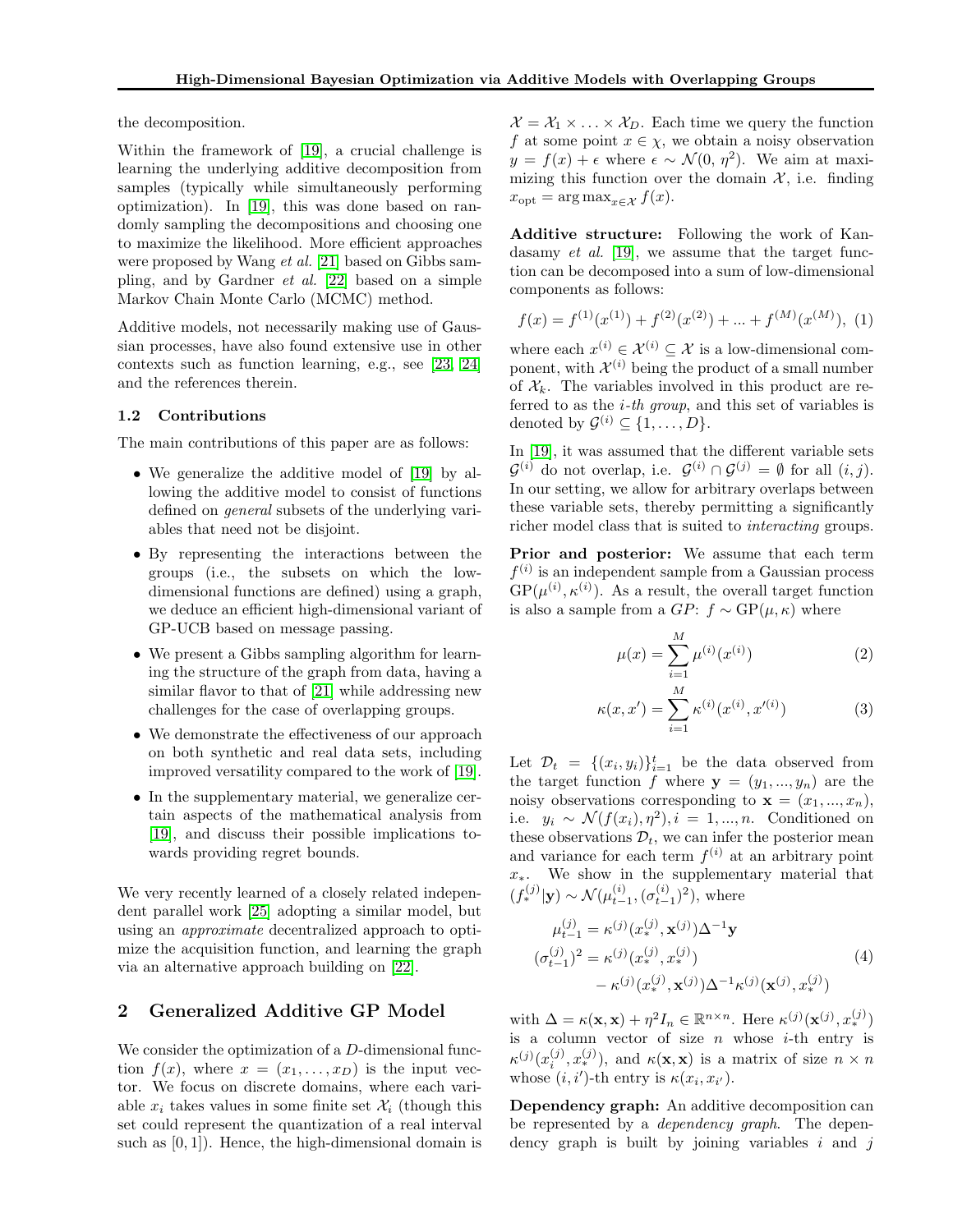<span id="page-2-0"></span>

Figure 1: Example dependency graph. There are 4 maximal cliques:  $(1,2,3), (1,3,4), (4,5),$  and  $(6),$  each of which are associated to a term of the decomposition.

with an edge whenever they appear together within some set  $x^{(k)}$ . For example, the graph associated with the decomposition of  $f(x) = f^{(1)}(x_1, x_2, x_3) +$  $f^{(2)}(x_1, x_3, x_4) + f^{(3)}(x_4, x_5) + f^{(4)}(x_6)$  is shown in Figure [1.](#page-2-0) In the special case of [19], the dependency graph consists of disjoint fully connected components.

While different decompositions may lead to the same graph (e.g., consider the case of three functions on  $(x_1, x_2)$ ,  $(x_2, x_3)$ , and  $(x_1, x_3)$  vs. a single function on  $(x_1, x_2, x_3)$ , one can always adopt the more general decomposition for a given graph to avoid any loss of generality (e.g., take the single function on  $(x_1, x_2, x_3)$ . To this end, one can let each lowdimensional function correspond to a single *maximal clique* (i.e., fully-connected component) of the graph.

## 3 Generalized Additive GP-UCB

#### 3.1 Description of algorithm

Acquisition function: We assign to each term  $f^{(i)}$ a low-dimensional UCB acquisition function [\[26\]](#page-9-6):

<span id="page-2-3"></span>
$$
\phi_t^{(i)}(x^{(i)}) = \mu_{t-1}(x^{(i)}) + \beta_t^{\frac{1}{2}} \sigma_{t-1}(x^{(i)}), \quad (5)
$$

where  $\beta_t$  is an exploration parameter. The global acquisition function is the sum of low-dimensional ones:

<span id="page-2-4"></span>
$$
\phi_t(x) = \sum_{i=1}^{M} \phi_t^{(i)}(x^{(i)}).
$$
\n(6)

The bulk of this section is devoted to methods for efficiently maximizing this function. While this is straightforward for disjoint groups [19], it is non-trivial in our generalized model.

Full algorithm: Our algorithm, which we call *generalized additive GP-UCB* (G-Add-GP-UCB), is given in Algorithm [1.](#page-2-1) As stated, the algorithm is suited to the case that the kernel (and hence the dependency graph) is known; this assumption is dropped in Section [4.](#page-3-0)

#### <span id="page-2-1"></span>Algorithm 1 G-Add-GP-UCB

- 1: Pick  $(x_t)_{i=1}^{N_{\text{init}}}$  at random; evaluate f at these points to get  $(y_t)_{i=1}^{N_{\text{init}}}$  and add these pairs to  $D_0$ .
- 2: for  $t = 1, ..., N_{\text{iter}}$  do
- 3: Perform Bayesian posterior updates conditioned on  $D_{t-1}$  to obtain  $\mu_{t-1}^{(j)}$ ,  $\sigma_{t-1}^{(j)}$  for  $j = 1, ..., M$
- 4: Optimize the acquisition function (*cf.*, Section [3.2\)](#page-2-2) to obtain  $x_t \leftarrow \arg \max_{x \in \chi} \tilde{\phi}_t(x)$
- 5: Evaluate  $x_t$  and observe  $y_t \leftarrow f(x_t) + \epsilon$
- 6: Augment the data set :  $D_t = D_{t-1} \cup (x_t, y_t)$
- 7: end for

#### <span id="page-2-2"></span>3.2 Maximizing the acquisition function

The key to maximizing the acquisition function (when the dependency graph is known) is to connect the optimization with the problem of maximizing probability in Markov random fields [\[27\]](#page-9-7). In particular, in the same way as the latter setting, we can make use of message passing for efficient maximization. We first explain how this is done when the dependency graph is triangulated (i.e., when the graph has no chordless cycles of length greater than 3), and then extend the algorithm to general graphs.

Triangulated dependency graphs: We start by constructing a junction tree [\[27\]](#page-9-7) of the dependency graph. The nodes of the junction tree are then the different maximal cliques of the dependency graph. By the construction of the dependency graph in the previous section, there is a low-dimensional acquisition function  $\phi^{(C)}$  of the form [\(5\)](#page-2-3) associated to each of these maximal cliques C.

Starting from the leaves of the junction tree, we sequentially maximize, for each clique  $C$ , the associated low-dimensional acquisition functions  $\phi^{(C)}$ , and pass "messages"  $m_{C_p \leftarrow C}$  to the parent node  $C_p$ . Each message is a function of the variables of the parent node, with the variables of the previous nodes already optimized. This process propagates up to the root, with a given node adding the messages from its children (*cf.*, Algorithm [2\)](#page-3-1). The running intersection property of the junction tree ensures that there is no conflict between the maximizations performed, and that this algorithm returns the maximum of the global acquisition function [\[27\]](#page-9-7).

Arbitrary dependency graphs: When the dependency graph is not triangulated, there is no junction tree that can be constructed from the original dependency graph. We thus first need to triangulate it, and construct a junction tree for the processed dependency graph. However, since the dependency graph has been modified, we no longer directly have a unique lowdimensional acquisition function for each clique of the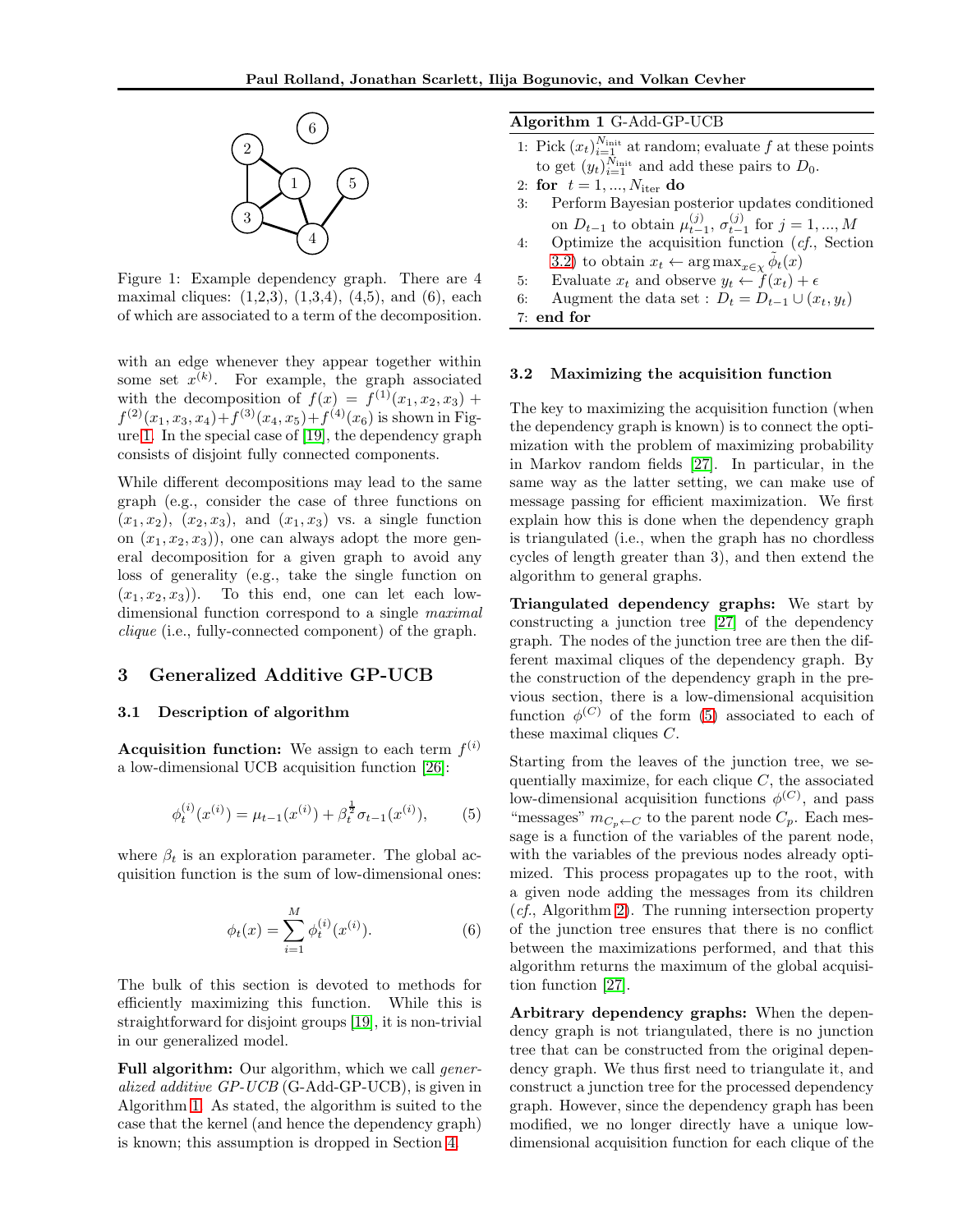<span id="page-3-1"></span>Algorithm 2 Message Passing algorithm on a triangulated dependency graph

- 1: Root the junction tree at a random node  $C_R$ .
- 2:  $d \leftarrow$  depth of rooted tree G.
- 3: while  $d \geq 1$  do
- 4: **for** each node  $C$  of the junction tree at distance d from the root **do**
- 5:  $C_p \leftarrow \text{parent}(C), I \leftarrow C \cap C_p, J \leftarrow C \setminus C_p$
- 6: Compute messages to be passed to the parent node:
	- $m_{C_p \leftarrow C}(x^{(I)})$  =  $\max_{x^{(J)}} \phi^C(x^{(C)})$  +  $\sum_{C_c \in \mathrm{Children}(C)} m_{C \leftarrow C_c} (x^{(C \cap C_c)})$ for each  $x^{(I)} \in \chi^{(C)}$
- 7: end for
- 8:  $d \leftarrow d 1$ .
- 9: end while
- 10: Return  $\max_{x \in R} \phi^{(C_R)}(x)$  $\sum_{C_c \in \text{Children}(C_R)} m_{C_R \leftarrow C_c}(x^{(C_R \cap C_c)})$ .  $+$

junction tree. In order to ensure that each function  $\phi^{(i)}$ is maximized once and only once during the optimization process, we assign to each clique  $C$  the following "acquisition function":

$$
\phi^{(C)}(x^{(C)}) = \sum_{\substack{\text{clique } c \text{ of } G, c \subset C, \\ c \notin C_c \ \forall C_c \in \text{Children}(C)}} \phi^{(c)}(x^{(c)}), \quad (7)
$$

where G corresponds to the original dependency graph. By doing so, we can then apply Algorithm [2](#page-3-1) on the triangulated graph.

Complexity: The complexity of running the message-passing algorithm on a junction tree  $J$  is exponential in the size of the maximum clique of the triangulated graph associated with junction tree J. This quantity depends on the chosen triangulation, so it would be desirable to compute a triangulation that yields a small maximal clique [\[28,](#page-9-8) [29\]](#page-9-9).

## <span id="page-3-0"></span>4 Learning the Dependency Graph

One of the main important practical challenges of BO is choosing a suitable kernel. In the high-dimensional setting, this challenge is even more difficult, as we need to learn not only the kernel parameters (e.g., length scales), but also the structure associated with the highdimensional function (i.e., the dependency graph). In this section, we present a Gibbs sampling procedure for this purpose, building on the approach of [\[21\]](#page-9-1) for the case of non-overlapping groups.

Preliminaries: As discussed previously, any decomposition can be represented by an undirected graph, in which each low-dimensional kernel  $\kappa^{(j)}$  is associated to a *maximal clique*. For convenience, here we represent this decomposition by an adjacency matrix  $Z \in \{0,1\}^{D \times D}$ , where  $Z_{ij} = 1$  if variable *i* is connected to  $j$  in the graph, and 0 otherwise. This matrix is symmetric and has zeros on the diagonal, so the number of free parameters is  $\frac{D(D-1)}{2}$ .

The dependency graph defines the kernel decomposition, and thus influences the number of lowdimensional kernels and their dimensions. Therefore, in general, the kernel parameters can be defined only once the decomposition is known. In order to learn these parameters simultaneously with the additive structure, we assume that these kernels only depend on a constant number nparam of parameters *independent of the decomposition* (see Section [5](#page-4-0) for a concrete example). We then group them into the set  $L =$  ${L_i}_{i=1,\ldots,n_{\text{param}}}$ . Overall, the parameters that must be optimized are  $\theta = \{ \{Z_{ij}\}_{1 \leq i < j \leq D}, \{L_j\}_{1 \leq j \leq n_{\text{param}}}\},\$ which results in  $\frac{D(D-1)}{2} + n_{\text{param}}$  parameters.

Maximum likelihood: In order to infer the structure of the dependency graph and the kernels' parameters, we seek to maximize data likelihood:

$$
\log p(D_n|Z, L) = -\frac{1}{2}y^T \left( K_n^{G(Z), L} + \sigma^2 I \right)^{-1} y - \frac{1}{2} \log \left| K_n^{G(Z), L} + \sigma^2 I \right| - \frac{n}{2} \log 2\pi,
$$

where  $G(Z)$  is the graph corresponding to the adjacency matrix  $Z, y$  is the vector containing the current observations, and  $K_n^{G,L} \in \mathbb{R}^{n \times n}$  is the kernel matrix of the observed data points, supposing a dependency graph G and kernel parameters  $\{L_i\}_{1 \leq i \leq n_{param}}$ , i.e.,  $(K_n^{G,L})_{ij} = \kappa^{G,L}(x_i,x_j)$ . Here  $\kappa^{G,L}$  represents the high-dimensional kernel determined by G and L.

Gibbs sampling: We adopt a Bayesian approach, in which we place a prior distribution on the parameters  $\{\theta_i\}_{1\leq i\leq N}$ , and seek to sample from the posterior distribution  $p(\theta_1, ..., \theta_N | D)$ . Since we cannot directly sample from this high-dimensional probability distribution, we use the Gibbs sampling method (*cf.*, Algorithm [3\)](#page-4-1). This provides a means for approximately sampling from the joint distribution, as long as we can sample from the 1-dimensional conditional distributions  $p(\theta_i | \theta_{-i}, D)$  with  $\theta_{-i} = {\theta_j | j \neq i}.$ 

The algorithm starts from a set of parameters  $\theta^{(0)}$ , and iteratively samples new sets of parameters  $\theta^{(j)}$ by modifying one coordinate at a time based on the posterior (Algorithm [3\)](#page-4-1). Once the sampling is performed, we choose the set of parameters that achieves the highest data likelihood. It can be shown [\[30\]](#page-9-10) that under soft assumptions on the probability distribution  $p(\theta|D)$ , the Gibbs sampler tends to sample the same way as if we were to sample directly from  $p(\theta|D)$ .

Prior distributions: We model the variables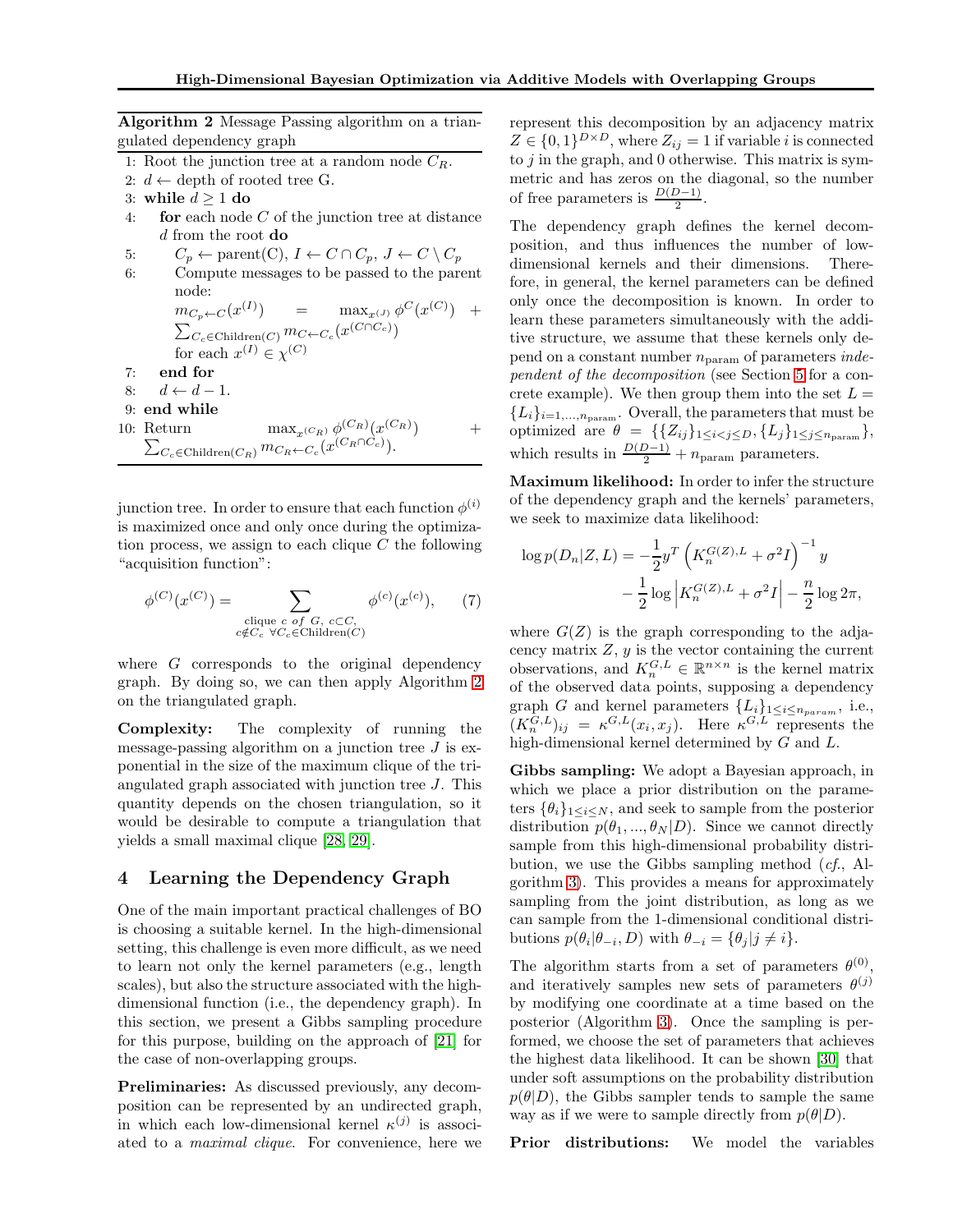#### <span id="page-4-1"></span>Algorithm 3 Structure learning via Gibbs Sampling

1:  $\Theta \leftarrow {\theta^{(0)}}, \theta \leftarrow \theta^{(0)}, j \leftarrow 0$ 2: for  $j = 1, 2, ...$  do 3: for  $i = 1, ..., N$  do  $4:$  $(j+1) \leftarrow \theta^{(j)}.$ 5: Sample  $\theta_i^{\text{new}}$  from  $p(\theta_i | \theta_{-i}^{(j)}, D)$ 6: θ  $i^{(j+1)} \leftarrow \theta_i^{\text{new}}$ 7: Augment the data set :  $\Theta \leftarrow \Theta \cup \{\theta^{(j+1)}\}\$ 8: end for 9: end for

 ${Z_{ij}}_{1\leq i < j \leq D}$  as Bernoulli random variables with parameter p:  $Z_{ij} \sim \text{Bernoulli}(p)$  where p gives the probability of an edge joining variables  $i$  and  $j$ . This parameter  $p$  can be used to control the sparsity of the graph, or set to  $\frac{1}{2}$  if no prior information is available.

Using this model, the posterior distribution for  $Z_{ij}$  is

$$
p(Z_{ij} = 1|Z_{-(ij)}, L, D_n; p)
$$
  
\n
$$
\propto p(D_n|Z_{-(ij)}, Z_{ij} = 1, L) \cdot p(Z_{ij} = 1|Z_{-(ij)}, L; p)
$$
  
\n
$$
= p(D_n|Z_{-(ij)}, Z_{ij} = 1, L) \cdot p
$$
  
\n
$$
\propto p \cdot e^{\phi(Z_{-(ij)} \cup Z_{ij} = 1, L)}
$$

with  $\phi(Z, L) = -\frac{1}{2}y^T(K_n^{G(Z), L} + \sigma^2 I)^{-1}y \frac{1}{2} \log |K_n^{G(Z),L} + \sigma^2 I|.$  Concerning the kernels' parameters, we simply model them as uniform variables over pre-defined sets of possible values:  $L_i \sim \text{Uniform}(\mathcal{L}_i)$ so that for each  $l \in \mathcal{L}_i$ , we have

$$
p(L_i = l | Z, L_{-i}, D_n; p) \propto e^{\phi(Z, L_{-i} \cup \{L_i = l\})}
$$
 (8)

Using these posterior distributions, we can apply Gibbs sampling to the parameter set  $\theta =$  $\{\{Z_{ij}\}_{1\leq i < j \leq D}, \{L_i\}_{1\leq i \leq n_{param}}\},\$ and select the set which produces the highest data likelihood. For the binary variables  $Z_{ij}$ , we simply compute  $p_0 = (1$  $p) \cdot e^{\phi(Z_{-(ij)} \cup \{Z_{ij}=0\},L)}$  and  $p_1 = p \cdot e^{\phi(Z_{-(ij)} \cup \{Z_{ij}=0\},L)}$ and then sample from the binary distribution Bernoulli $(\frac{p_1}{p_0+p_1})$ . For the kernels' parameters, we proceed the same way by computing  $e^{\phi(Z,L_{-i}\cup\{L_i=l\})}$  for values l in the set  $\mathcal{L}_i$  and then sample from the normalized probability distribution.

Stopping criterion: We stop the process after some number NGibbs of data likelihoods have been computed. The more data we have, the better the algorithm will perform to find the true dependency graph, or a closely related one. Therefore, this learning process is repeated throughout the Bayesian optimization algorithm every  $N_{\rm cyc}$  iterations, for some choice of  $N_{\rm cyc}$ . Each time we learn new parameters (i.e., graph structure and kernel parameters), we start the sampling from the previously learned parameters.

<span id="page-4-2"></span>

Figure 2: True dependency graphs for synthetic experiments. For both graphs, each edge forms a maximal clique, and thus corresponds to a term in the additive decomposition of the target function  $f$ . These graphs are not composed of disjoint cliques, and thus cannot be modeled by the constrained model without overlap.

## <span id="page-4-0"></span>5 Experiments

In this section, we experimentally compare our generalized algorithm against the one of [19]. We focus on squared exponential kernels for modeling the lowdimensional components of the target function:

$$
\kappa^{(i),L^{(i)}}(x^{(i)}, x'^{(i)})
$$
  
=  $\sigma^{(i)} \exp \left(-\frac{1}{2}(x^{(i)} - x'^{(i)})^T L^{(i)}(x^{(i)} - x'^{(i)})\right)$ 

The scales  $\sigma^{(i)}$  are set to  $\sigma^{(i)} = \frac{d_i}{\sum_i d_i}$  $\frac{d_i}{j d_j}$ , so that  $\kappa(x,x) = 1$ . The matrices  $L^{(i)}$  are all diagonal and generated from one D-dimensional lengthscale vector l:  $(L^{(i)})^{-1} = \text{diag}(l_{\chi^{(i)}})^2$  where  $l_{\chi^{(i)}}$  is the vector containing the lengthscales of variables within  $\chi^{(i)}$ . This vector is then learned from the data via Gibbs sampling together with the dependency graph.

#### 5.1 Experiments on synthetic data

We first test our algorithm on synthetic data by sampling functions from Gaussian processes, according to the dependency graphs shown in Figure [2.](#page-4-2) We use a squared exponential kernel with lengthscale matrix  $L^{(i)} = 0.2 * I_2$ . When applying Gibbs sampling use  $p = \frac{1}{2}$  (i.e., no prior knowledge) for the sampling of the dependency graphs.

We apply our algorithm when considering 3 different cases, described as follows.

Overlap: In this case, we learn both the lengthscales and the dependency graph, and allow for overlaps between the groups in the function decomposition. Thus, any dependency graph is allowed, and junction trees are used when optimizing the acquisition function.

No Overlap: This case is similar to the previous one, except that we do not allow for overlaps between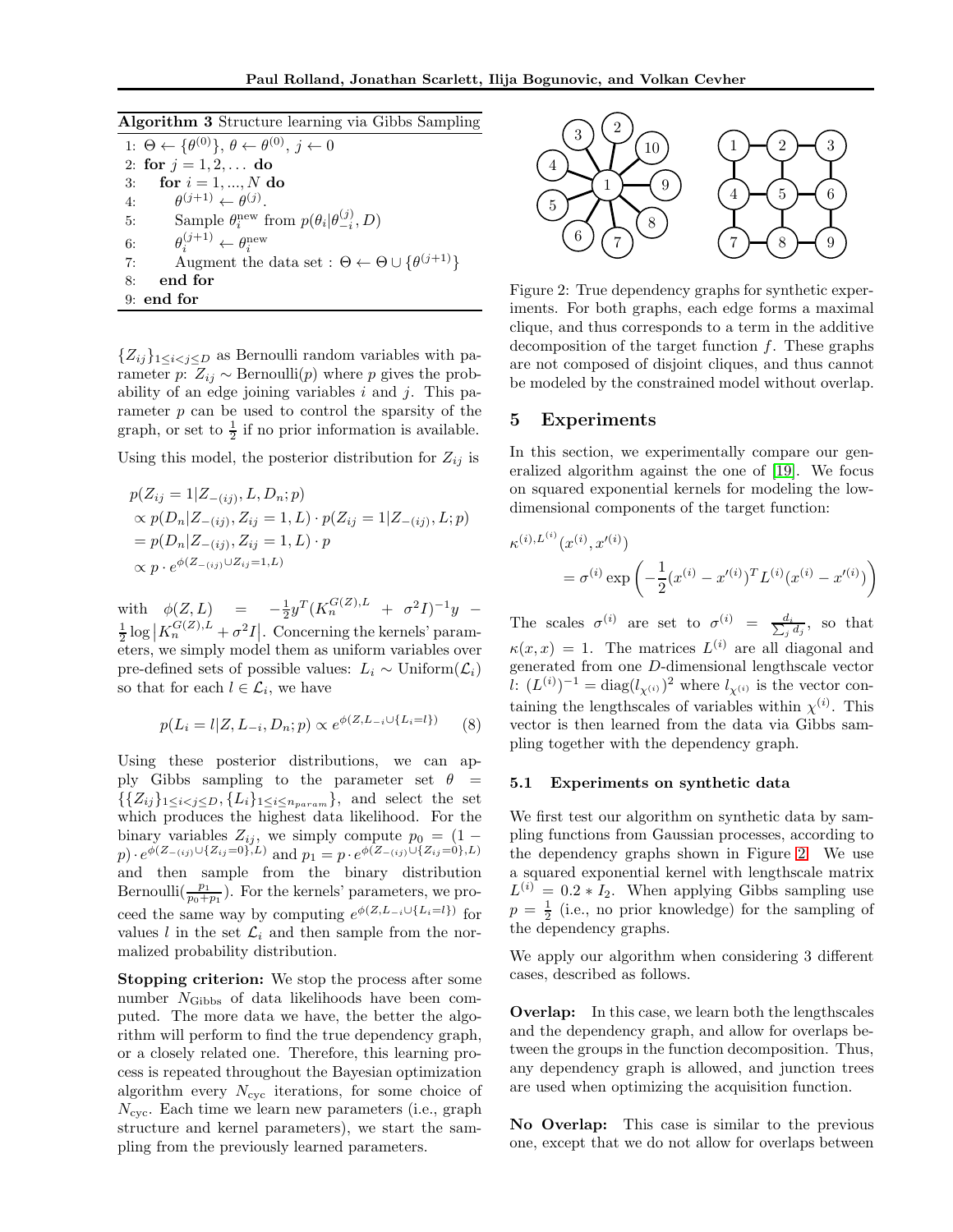the groups in the function decomposition. This algorithm is thus the same as the one designed by Kandasamy *et al.* [19]. We place no "hard constraints" on the group sizes (i.e., restrictions on the maximum number of groups  $M$  and maximum group size  $d_{\text{max}}$ therein), but we apply the Gibbs sampling procedure of [\[21\]](#page-9-1), which only samples graphs that are sufficiently likely according to the samples.

Oracle: in the last situation, we assume that we know the true dependency graph and lengthscales, and hence we do not need to learn them throughout the algorithm. We expect this case to perform the best.

We also compare the results with a random algorithm that simply evaluates points at random. We perform 10 runs, starting from different initial situations where 10 points are chosen at random (for each run, these randomly chosen points are the same for each model), and then run the simulation for a certain number of iterations. All the parameters are the same for each model, and are summarized in Table [1.](#page-5-0)

<span id="page-5-0"></span>
$$
\begin{array}{c|c|c}\n\beta_t^{(i)} & N_{\text{cyc}} & N_{\text{Gibbs}} & \text{max}_{\text{eval}} \\
\hline\n0.5 \log 2t & 30 & 200 & 1000\n\end{array}
$$

Table 1: Parameters for the synthetic BO examples.

Optimization performance: For each run and each iteration t, we compute the simple regret  $S_t =$  $\min_{i\leq t} r_i$  as well as the average cumulative regret  $\frac{R_t}{t} = \frac{1}{t} \sum_{i=1}^t r_i$ . We average these quantities over all trials (Figures [3](#page-5-1) and [4\)](#page-6-0).

We observe that the knowledge of the variable dependencies indeed greatly improves the performance of the algorithm. Around the beginning of the algorithm, the learning process does not perform well as it uses too few data. Therefore, there is no significant difference between the models "Overlap" and "No Overlap", while the "Oracle" is much more efficient as it uses the true dependency graph. As we get more data, the learning process improves and the "Overlap" model becomes more efficient compared to "No Overlap".

Graph learning accuracy: It is also interesting to assess the learning of the dependency graph throughout the algorithm. To do so, we define two quantities in order to evaluate how close a graph G is from a reference graph  $G<sub>true</sub>$ . We first define the Correct Connections quantity:

$$
CC(G, G_{true}) = \frac{\text{\# edges in both } G \text{ and } G_{true}}{\text{\# edges in } G_{true}},
$$

which describes how well the variables connections in the true graph are represented by the learned graph.

This quantity is between 0 and 1, and is equal to 1 if and only if all edges of the true graph are part of the edges of the learned graph. The second quantity that we define is the Correct Separation quantity:

$$
CS(G, G_{true}) = \frac{\text{\# non-edges in both } G \text{ and } G_{true}}{\text{\# non-edges in } G_{true}}
$$

which describes how well the variables separations in the true graph are represented by the learned graph. This quantity is also between 0 and 1, and is equal to 1 if and only if all edges of the learned graph are part of the edges of the true graph. It follows that  $G_1 = G_2 \Leftrightarrow CC(G_1, G_2) = CS(G_1, G_2) = 1.$ 

In Figures [5](#page-6-1) and [6,](#page-7-0) we plot these quantities as we obtain more data, and observe that the learning process steadily improves over time. However, in the "No Overlap" case, the graph constraint induces a saturation in the learning, while in the "Overlap" case, we observe converges to the true graph. We note that the high number of correct separations at early iterations is not an indicator of good performance, as the number of correct connections is very low.

We can observe that the time at which the "Overlap" model starts to be more efficient than the "No Overlap" one corresponds to the time where the dependency graph starts to be closer to the true graph.

<span id="page-5-1"></span>

Figure 3: Star dependency graph: Simple and average cumulative regret averaged over 10 runs.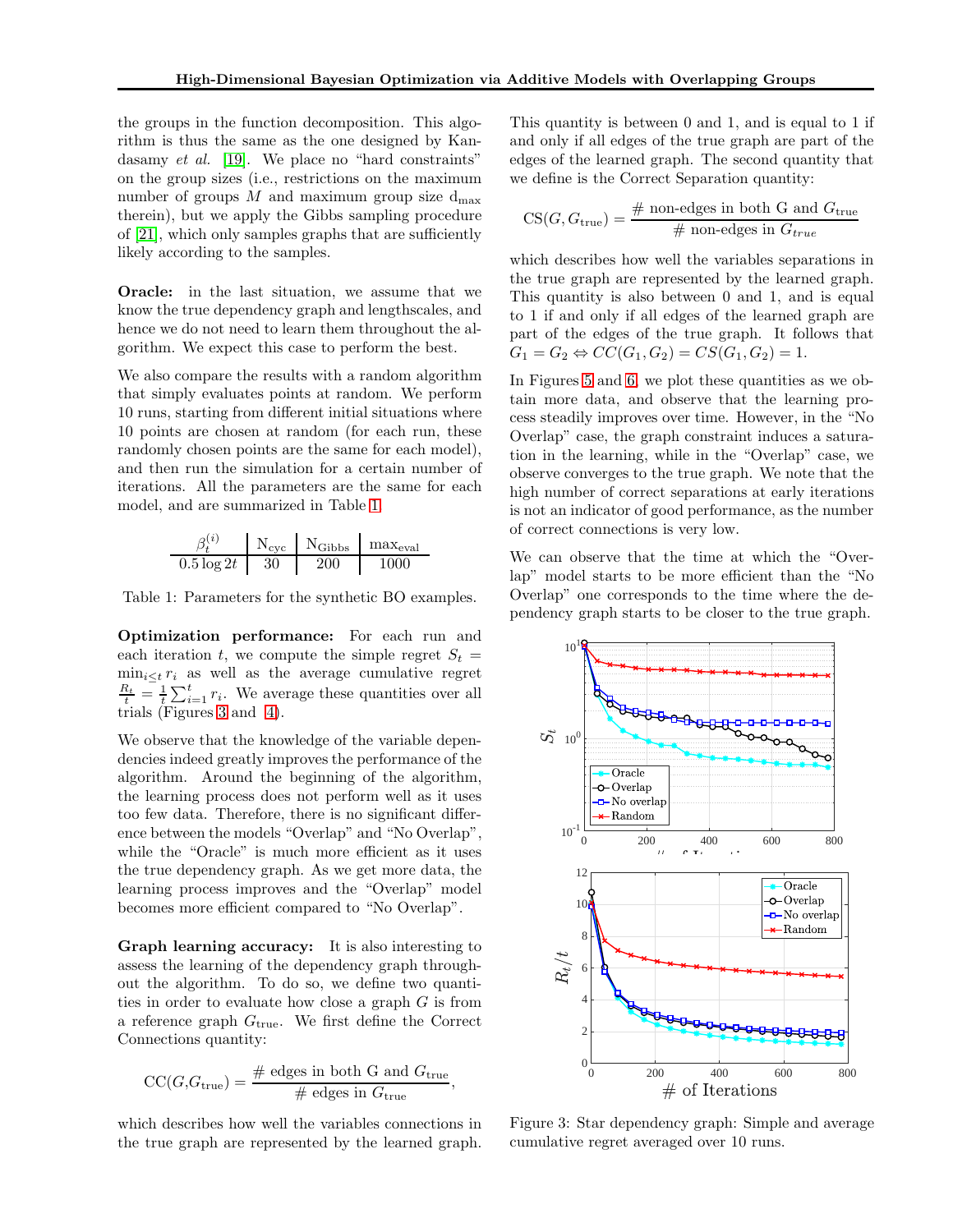<span id="page-6-0"></span>

<span id="page-6-1"></span>

Figure 4: Grid dependency graph: Simple and average cumulative regret averaged over 10 runs.

#### 5.2 Experiments on real data

Face recognition: We consider the optimization of parameters for the Viola and Jones (VJ) Cascade Classifier [\[31\]](#page-9-11). This algorithm aims at recognizing faces in images. It is based on a cascade of increasingly complex classifiers, which all detect particular features on the image to classify. At each stage, the classifier searches on the image for some features. If it does not find it, the image is rejected, directly classified and no more processing is performed. Otherwise, it continues to the next stage, and so on. It is thus necessary that the first stages have a low rate of false negatives.

Each classifier has a threshold parameter that controls this rejection. The problem is then to optimize these thresholds in order to obtain the highest possible classification accuracy. For each set of parameters, we evaluate the classification accuracy on 1500 images. Among these images, 1000 of them contain exactly one face, and the 500 others do not contain any face. The algorithm correctly classifies an image containing a face if it detects exactly one face. The classification accuracy is defined as the proportion of correctly classified images. We use the OpenCV implementation of the Cascade VJ algorithm [\[32\]](#page-9-12), which uses a 22 stages cascade algorithm. OpenCV also provides an optimized set of thresholds, which gives a classification

Figure 5: Star dependency graph: Correct Connections and Separations as a function of the number of data used for learning the graph.

accuracy of 92.6% on our data set. When applying our Bayesian optimization algorithm to this problem, we choose as the domain a neighborhood of the optimized parameter set given by OpenCV, and set the target function as the classification accuracy.

Methods: As in the synthetic data example, we want to compare our "Overlap" model to the "No Overlap" one. In their paper [19], Kandasamy *et al.* applied their model to this same data set, and observed that the optimal extra parameters for this optimization problem were  $M = 4$  and  $d_{\text{max}} = 6$ . We thus use these parameters for this model.

As discussed above, consecutive stages will have more similar rejection thresholds than stages that are far from each other. Therefore, we may suppose that two consecutive stages have more similar thresholds than stages that are far apart. This assumption is enforced by the fact that the set of parameters provided by OpenCV is increasing with the number of stages, justifying this possible correlation between close stages. Therefore, for our "Overlap" model, we set a dependency graph where each variable  $i$  is connected to variables  $i-1$  and  $i+1$   $\forall i = 2, ..., 21$ , and do not apply the graph structure learning throughout the BO.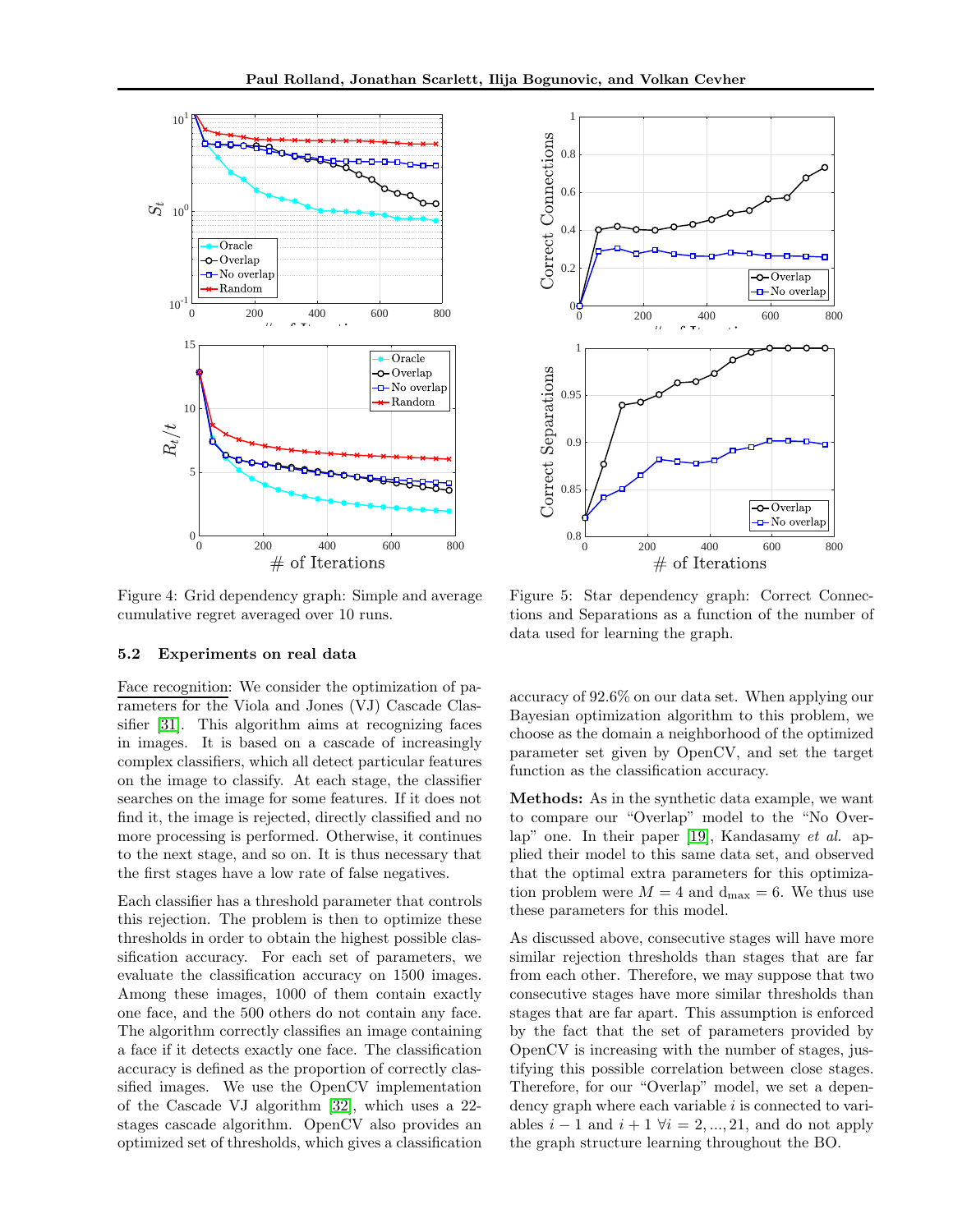<span id="page-7-0"></span>

Figure 6: Grid dependency graph: Correct Connections and Separations as a function of the number of data used for learning the graph.

The Oracle method cannot be applied here since we do not know the true structure of the target function.

<span id="page-7-1"></span>

| $N_{\rm iter}$ | (i)           | $N_{\rm cyc}$ | $N_{\rm Gibbs}$ | $max_{eval}$ |
|----------------|---------------|---------------|-----------------|--------------|
| 200            | $0.5 \log 2t$ | $50\,$        | 300             | 2000         |

Table 2: BO parameters for face recognition data.

Optimization performance: We apply the two algorithms using the same set of parameters, described in Table [2.](#page-7-1) We also compare them to a random algorithm which queries random points on the same domain. The results are given in Figure [7,](#page-7-2) where we average over 15 runs.

We observe that the "Overlap" model performs slightly better than the "No Overlap" algorithm both in terms of convergence speed and optimal value. Both algorithms reach better classification accuracy than with the parameters provided by OpenCV. We can also observe that the "Overlap" model is much better in terms of the average cumulative regret.

Astrophysical data: In the supplementary material, we provide a second example for real-world data based on maximizing likelihood in an astrophysical model.

<span id="page-7-2"></span>

Figure 7: Face detection using VJ algorithm: classification accuracy and average cumulative regret.

## 6 Conclusion

We introduced a novel model and algorithm for highdimensional Bayesian optimization, in which the target function to optimize can be represented by a sum of possibly overlapping low-dimensional components. By defining an acquisition function with the same additive structure, we can efficiently maximize it using message passing. In addition, we proposed a Gibbs sampling method for learning the structure from samples. By expanding the space of functions that can be modeled, we observed through experiments that the efficiency of Bayesian optimization is improved.

We have not discussed the theoretical aspects of Bayesian optimization (e.g., see [\[33\]](#page-9-13)). In the supplementary material, we provide some mathematical analysis in this direction, including the calculation of the fundamental *information gain*, and discuss difficulties in attaining regret bounds for G-Add-GP-UCB.

An interesting direction for future research is to develop variants of message passing that are targeted to continuous settings. Our techniques can readily be applied by discretizing each continuous variable, but it would potentially be more effective (albeit non-trivial) to combine the message passing idea with a continuous global optimization procedure such as DiRect [\[34\]](#page-9-14).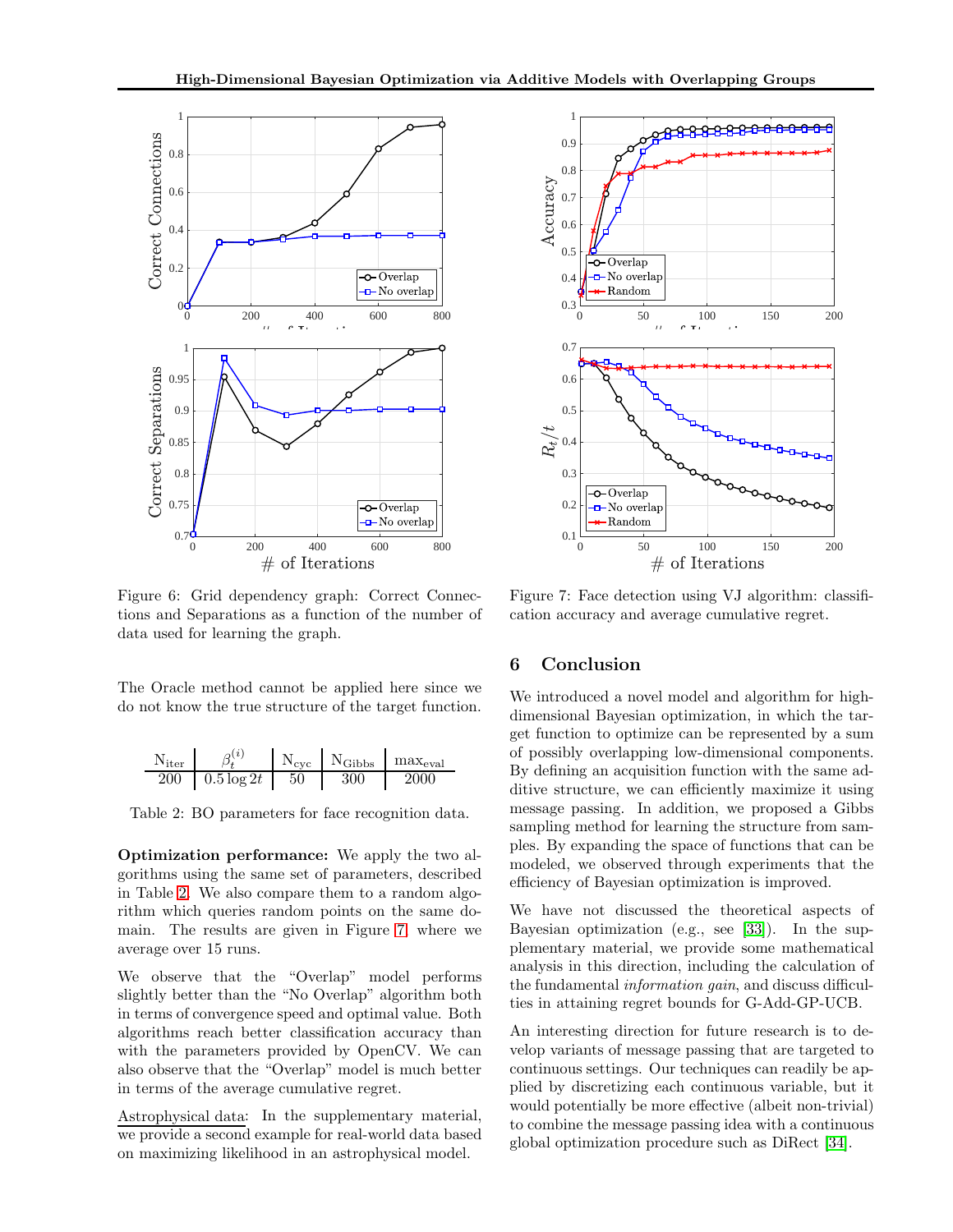## 7 Acknowledgements

This project has received funding from the European Research Council (ERC) under the European Union's Horizon 2020 research and innovation programme (grant agreement n◦725594 - time-data). This work was also supported by the Swiss National Science Foundation (SNSF) under grant number 407540 167319.

## <span id="page-8-0"></span>References

- [1] Jasper Snoek, Hugo Larochelle, and Ryan P Adams. Practical Bayesian optimization of machine learning algorithms. In *Advances in Neural Information Processing Systems*, pages 2951– 2959. 2012.
- <span id="page-8-1"></span>[2] James Bergstra, R. Bardenet, Yoshua Bengio, and Balázs Kégl. Algorithms for hyper-parameter optimization. In *Conference on Neural Information Processing Systems (NIPS)*, volume 24, Granada, Spain, December 2011.
- <span id="page-8-2"></span>[3] Nimalan Mahendran, Ziyu Wang, Firas Hamze, and Nando de Freitas. Adaptive MCMC with Bayesian optimization. *Journal of Machine Learning Research - Proceedings Track for Artificial Intelligence and Statistics (AISTATS)*, 22:751–760, 2012.
- <span id="page-8-3"></span>[4] Daniel Lizotte, Tao Wang, Michael Bowling, and Dale Schuurmans. Automatic gait optimization with Gaussian process regression. In *International Joint Conference on Artificial Intelligence (IJCAI)*, pages 944–949, 2007.
- <span id="page-8-4"></span>[5] R. Martinez-Cantin, N. de Freitas, A. Doucet, and J. Castellanos. Active policy learning for robot planning and exploration under uncertainty. In *Proceedings of Robotics: Science and Systems*, Atlanta, GA, USA, June 2007.
- <span id="page-8-5"></span>[6] D. Yamins Bergstra, J. and D. D. Cox. Making a Science of Model Search: hyper-parameter optimization in hundreds of dimensions for vision architectures. In *International Conference on Machine Learning (ICML), Atlanta, Gerorgia, 2013)*, 2013.
- <span id="page-8-6"></span>[7] David C. James Neil D. Lawrence Javier Gonzlez, Joseph Longworth. Bayesian optimization for synthetic gene design. *arXiv:1505.01627*, 2015.
- <span id="page-8-7"></span>[8] Nando. de Freitas. Talk on current challenges and open problems in Bayesian optimization. 2015.
- <span id="page-8-8"></span>[9] Bobak Shahriari, Kevin Swersky, Ziyu Wang, Ryan P Adams, and Nando de Freitas. Taking the human out of the loop: A review of Bayesian optimization. *Proc. IEEE*, 104(1):148–175, 2016.
- <span id="page-8-9"></span>[10] Peter Auer. Using confidence bounds for exploitation-exploration trade-offs. *J. Mach. Learn. Res.*, 3:397–422, March 2003.
- <span id="page-8-10"></span>[11] Donald R. Jones, Matthias Schonlau, and William J. Welch. Efficient global optimization of expensive black-box functions. *Journal of Global Optimization*, 13(4):455–492, 1998.
- <span id="page-8-11"></span>[12] Jonas Mockus. Application of Bayesian approach to numerical methods of global and stochastic optimization. *Journal of Global Optimization*, 4(4):347–365, 1994.
- [13] Eric Brochu, Vlad M. Cora, and Nando de Freitas. A tutorial on Bayesian optimization of expensive cost functions, with application to active user modeling and hierarchical reinforcement learning. *CoRR*, abs/1012.2599, 2010.
- <span id="page-8-12"></span>[14] Philipp Hennig and Christian J Schuler. Entropy search for information-efficient global optimization. *J. Mach. Learn. Research*, 13(1):1809–1837, 2012.
- <span id="page-8-13"></span>[15] José Miguel Hernández-Lobato, Matthew W Hoffman, and Zoubin Ghahramani. Predictive entropy search for efficient global optimization of black-box functions. In *Adv. Neur. Inf. Proc. Sys. (NIPS)*, pages 918–926, 2014.
- <span id="page-8-14"></span>[16] Andreas Krause Bo Chen, Rui Castro. Joint optimization and variable selection of highdimensional gaussian processes. *arXiv:1206.6396*, 2012.
- <span id="page-8-15"></span>[17] Ziyu Wang, Masrour Zoghi, Frank Hutter, David Matheson, N Freitas, et al. Bayesian optimization in high dimensions via random embeddings. International Joint Conferences on Artificial Intelligence (AAAI), 2013.
- <span id="page-8-16"></span>[18] Josip Djolonga, Andreas Krause, and Volkan Cevher. High-dimensional Gaussian process bandits. In *Conference on Neural Information Processing Systems (NIPS)*, pages 1025–1033. 2013.
- [19] Kirthevasan Kandasamy, Jeff G. Schneider, and Barnabas Poczos. High dimensional Bayesian optimisation and bandits via additive models. In *International Conference on Machine Learning*, volume 37, pages 295–304, 2015.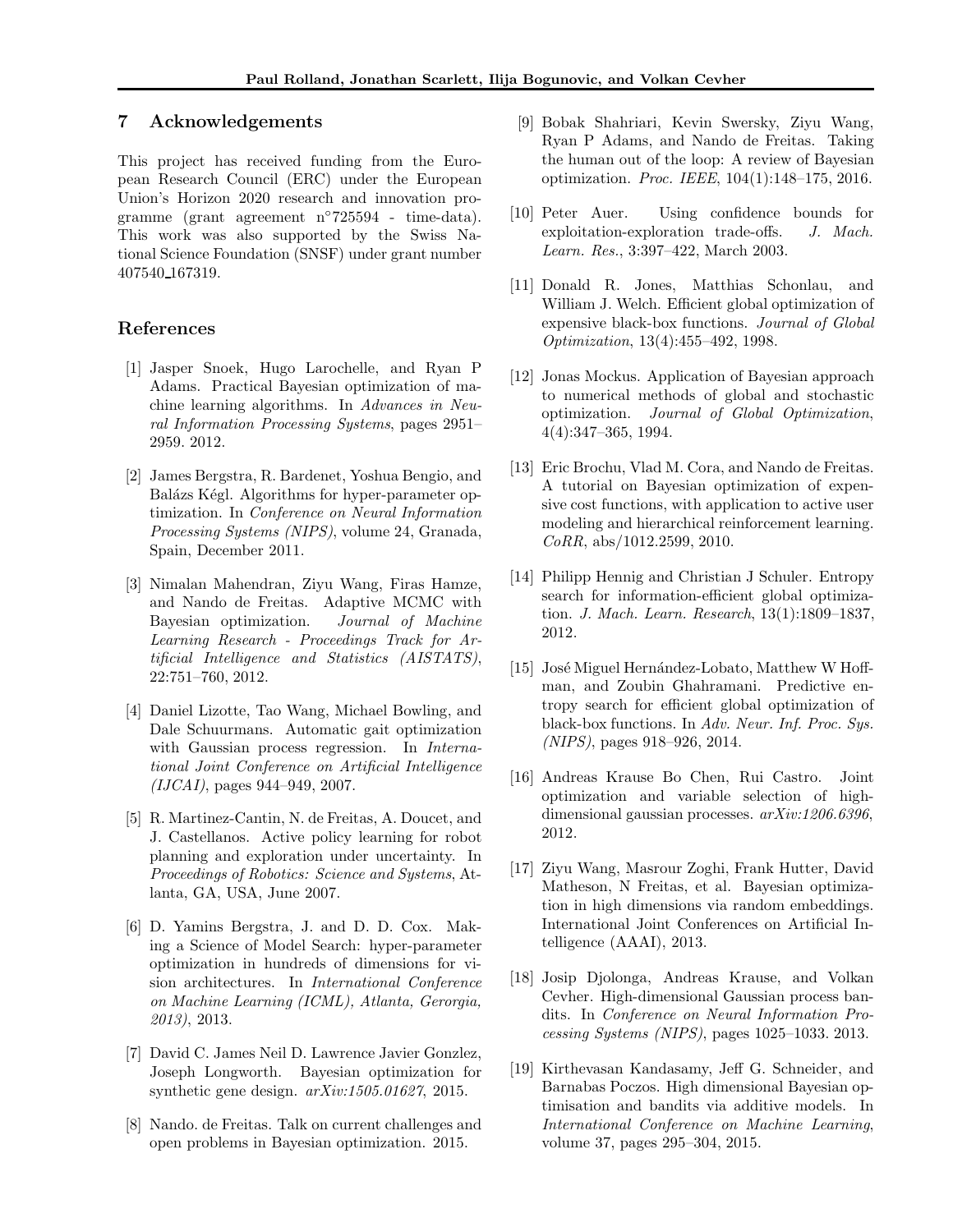- <span id="page-9-0"></span>[20] Chun-Liang Li, Kirthevasan Kandasamy, Barnabas Poczos, and Jeff Schneider. High dimensional Bayesian optimization via restricted projection pursuit models. In *International Conference on Artificial Intelligence and Statistics*, Cadiz, Spain, 2016.
- <span id="page-9-1"></span>[21] Zi Wang, Chengtao Li, Stefanie Jegelka, and Pushmeet Kohli. Batched high-dimensional Bayesian optimization via structural kernel learning. *arXiv preprint arXiv:1703.01973*, 2017.
- <span id="page-9-2"></span>[22] Jacob Gardner, Chuan Guo, Kilian Weinberger, Roman Garnett, and Roger Grosse. Discovering and exploiting additive structure for Bayesian optimization. In *International Conference on Artificial Intelligence and Statistics*, Fort Lauderdale, FL, USA, 20–22 Apr 2017.
- <span id="page-9-3"></span>[23] Pradeep Ravikumar, Han Liu, John Lafferty, and Larry Wasserman. Spam: Sparse additive models. In *Conf. Neur. Inf. Proc. Sys. (NIPS)*. Curran Associates Inc., 2007.
- <span id="page-9-4"></span>[24] Hemant Tyagi, Anastasios Kyrillidis, Bernd Gärtner, and Andreas Krause. Algorithms for learning sparse additive models with interactions in high dimensions. *Information and Inference*, 00:1–67, August 2017.
- <span id="page-9-5"></span>[25] Trong Nghia Hoang, Quang Minh Hoang, Ruofei Ouyang, and Kian Hsiang Low. Decentralized high-dimensional bayesian optimization with factor graphs. http://arxiv.org/abs/1711.07033v3, 2018.
- <span id="page-9-6"></span>[26] Niranjan Srinivas, Andreas Krause, Matthias Seeger, and Sham M. Kakade. Gaussian process optimization in the bandit setting: No regret and experimental design. In *International Conference on Machine Learning (ICML)*, pages 1015–1022, 2010.
- <span id="page-9-7"></span>[27] Martin J. Wainwright. *Graphical Models and Message-Passing Algorithms: Some Introductory Lectures*, pages 51–108. Springer International Publishing, Cham, 2015.
- <span id="page-9-8"></span>[28] Stefan Arnborg, Derek G Corneil, and Andrzej Proskurowski. Complexity of finding embeddings in ak-tree. *SIAM Journal on Algebraic Discrete Methods*, 8(2):277–284, 1987.
- <span id="page-9-9"></span>[29] Andrés Cano and Serafín Moral. Heuristic algorithms for the triangulation of graphs. *Advances in Intelligent Computing (IPMU)*, pages 98–107, 1995.
- <span id="page-9-10"></span>[30] G.O. Roberts and A.F.M. Smith. Simple conditions for the convergence of the Gibbs sampler and Metropolis-Hastings algorithms. *Stochastic Processes and their Applications*, 49(2):207 – 216, 1994.
- <span id="page-9-11"></span>[31] Paul Viola and Michael Jones. Rapid object detection using a boosted cascade of simple features, 2001.
- <span id="page-9-12"></span>[32] Dr. Gary Rost Bradski and Adrian Kaehler. *Learning OpenCV, 1st Edition*. O'Reilly Media, Inc., first edition, 2008.
- <span id="page-9-13"></span>[33] N. Srinivas, A. Krause, S.M. Kakade, and M. Seeger. Information-theoretic regret bounds for Gaussian process optimization in the bandit setting. *IEEE Trans. Inf. Theory*, 58(5):3250– 3265, May 2012.
- <span id="page-9-14"></span>[34] D. R. Jones, C. D. Perttunen, and B. E. Stuckman. Lipschitzian optimization without the Lipschitz constant. *Journal of Optimization Theory and Applications*, 79(1):157–181, 1993.
- <span id="page-9-15"></span>[35] Carl Edward Rasmussen. Gaussian processes for machine learning. MIT Press, 2006.
- <span id="page-9-16"></span>[36] Kirthevasan Kandasamy, Jeff G. Schneider, and Barnabs Pczos. High dimensional Bayesian optimisation and bandits via additive models. *arXiv:1503.01673 [v3]*, 2017.
- <span id="page-9-17"></span>[37] MW. Seeger, SM. Kakade, and DP. Foster. Information consistency of nonparametric gaussian process methods. *IEEE Transactions on Information Theory*, 54(5):2376–2382, May 2008.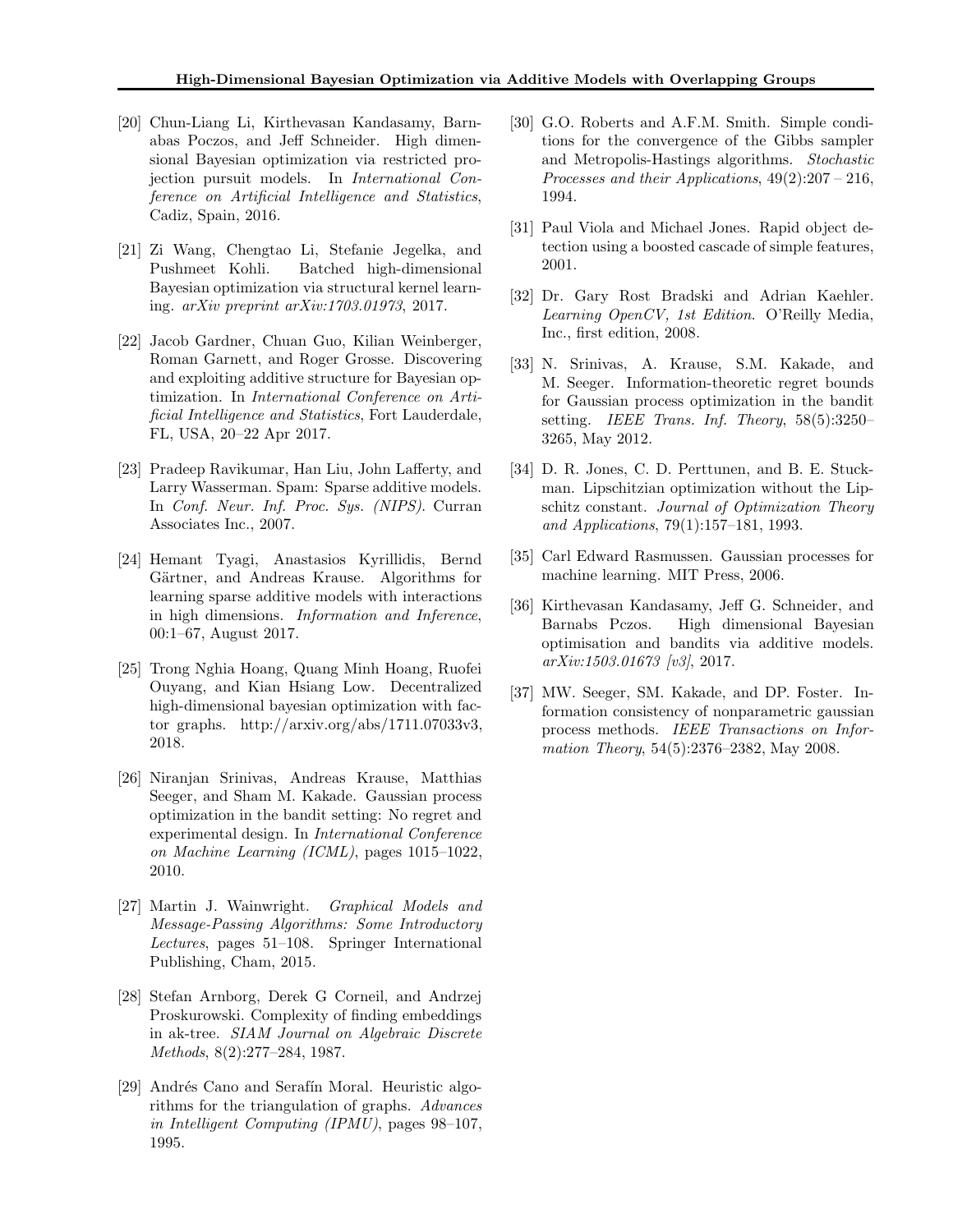# Supplementary Material High-Dimensional Bayesian Optimization via Additive Models with Overlapping Groups (AISTATS 2018)

Paul Rolland, Jonathan Scarlett, Ilija Bogunovic, and Volkan Cevher

All citations below are to the reference list in the main document.

## A Derivation of posterior mean and variance

In this section, we prove equation [\(4\)](#page-1-0) for the posterior mean and variance conditioned on the observations. The derivation is similar to that of Kandasamy *et al.* [19], which in turn is similar to the standard Gaussian process posterior derivation [\[35\]](#page-9-15).

Recall that instead of directly computing the posterior mean and variance on the high-dimensional function, we are considering the terms  $f^{(j)}$  in the additive decomposition of f separately. We are thus interested in the distributions of  $f_*^{(j)} = f^{(j)}(x_*^{(j)}), j = 1, ..., M$  conditioned on the noisy samples  $y = y_1, ..., y_n$  at points  $\mathbf{x} = x_1, ..., x_n$ , for some query points  $x_*^{(j)}$ . We claim that the joint distribution of  $f_*^{(j)}$  and  $\mathbf{y}$  can be written as

<span id="page-10-0"></span>
$$
\begin{pmatrix} f_*^{(j)} \\ \mathbf{y} \end{pmatrix} \sim \mathcal{N} \left( \mathbf{0}, \begin{pmatrix} \kappa^{(j)}(x_*^{(j)}, x_*^{(j)}) & \kappa^{(j)}(x_*^{(j)}, \mathbf{x}^{(j)}) \\ \kappa^{(j)}(\mathbf{x}^{(j)}, x_*^{(j)}) & \kappa(\mathbf{x}, \mathbf{x}) + \eta^2 I_n \end{pmatrix} \right)
$$
\n(9)

To see this, we recall that distinct functions in the additive decomposition [\(1\)](#page-1-1) are independent given x. Hence, for any observation  $y_p = f(x_p) + \epsilon$  and  $j = 1, ..., M$ , we have

$$
Cov(f_*^{(j)}, y_p) = Cov\left(f_*^{(j)}, \sum_{i=1}^M f^{(i)}(x_p^{(i)}) + \epsilon\right)
$$
  
= Cov\left(f\_\*^{(j)}, f^{(j)}(x\_p^{(j)})\right)  
=  $\kappa^{(j)}(x_*^{(j)}, x_p^{(j)}),$ 

which establishes [\(9\)](#page-10-0).

With [\(9\)](#page-10-0) in place, we can use a standard conditional Gaussian formula (as used in standard GP posterior derivations [\[35\]](#page-9-15), as well as the non-overlapping setting of [19]) to derive the posterior mean and variance. Specifically, defining the matrix  $\Delta = \kappa(\mathbf{x}, \mathbf{x}) + \eta^2 I_n \in \mathbb{R}^{n \times n}$ , we have for past query points **x** and next query point  $x_*^{(j)}$  that

$$
(f_*^{(j)}|\mathbf{y}) \sim \mathcal{N}\left(\kappa^{(j)}(x_*^{(j)}, \mathbf{x}^{(j)})\Delta^{-1}\mathbf{y},\n\kappa^{(j)}(x_*^{(j)}, x_*^{(j)}) - \kappa^{(j)}(x_*^{(j)}, \mathbf{x}^{(j)})\Delta^{-1}\kappa^{(j)}(\mathbf{x}^{(j)}, x_*^{(j)})\right)
$$
\n
$$
(10)
$$

under the notation in [\(4\)](#page-1-0). This concludes the derivation.

## B Mathematical analysis and theoretical challenges

#### B.1 Discussion on existing theory

Guarantees of GP-UCB. A notable early work providing theoretical guarantees on Bayesian optimization (without the high-dimensional aspects) is that of Srinivas *et al.* [\[33\]](#page-9-13), who considered the *cumulative regret*  $R_T = \sum_{t=1}^T (f(x_{\text{opt}}) - f(x_t))$  with  $x_{\text{opt}} = \arg \max_{x \in \mathcal{X}} f(x)$ . In the case of a finite domain X, it was shown that the GP-UCB algorithm with exploration parameter  $\beta_t = 2 \log \left( \frac{|\mathcal{X}| t^2 \pi^2}{6 \delta} \right)$  $\frac{|t^2\pi^2}{6\delta}$ ) achieves

<span id="page-10-1"></span>
$$
R_T \le \sqrt{\frac{8}{\log(1 + \sigma^{-2})}} T \beta_T \gamma_T \tag{11}
$$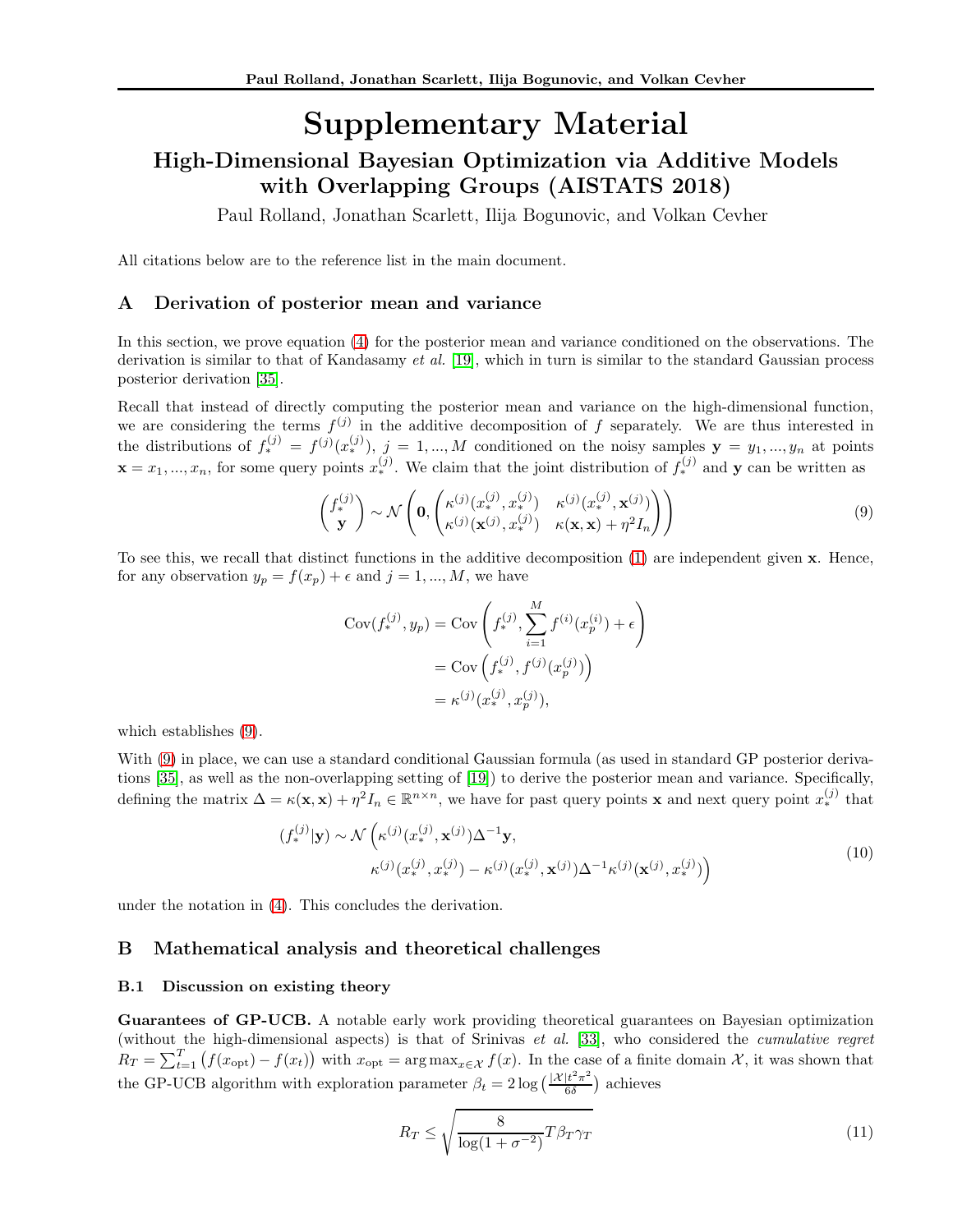with probability at least  $1 - \delta$ . Here the kernel-dependent quantity  $\gamma_T$  is known as the *information gain*, and is defined as the maximum of a mutual information quantity:

<span id="page-11-2"></span>
$$
\gamma_T = \max_{A \,:\, |A| = T} I(y_A; f_A) \tag{12}
$$

for  $A = \{x_1, ..., x_T\}$  with corresponding function values  $f_A$  and observations  $y_A$ . Analogous results were presented for the continuous setting in [\[33\]](#page-9-13) under mild technical assumptions, and explicit bounds on  $\gamma_T$  were provided for the squared exponential and Matérn kernels.

Extension to non-overlapping additive models. Kandasamy *et al.* [19] attempted to upper bound the cumulative regret of their algorithm Add-GP-UCB in the high-dimensional setting with additive models. In particular, they sought a bound whose complexity is only exponential in the maximal dimension d of the lowdimensional kernels, instead of the full dimension D as in Srinivas *et al.* [\[33\]](#page-9-13). However, they subsequently stated in an updated version of their paper that the proof contains an error [\[36\]](#page-9-16). In our understanding, the error is due to the fact that the approximated standard deviation  $\sum_{i=1}^{M} \sigma_{t-1}^{(i)}$  is different from the true standard deviation  $\sigma_{t-1}$ , and that the ratio  $\frac{\sum_{i=1}^{M} \sigma_{t-1}^{(i)}(x)}{\sigma_{t-1}(x)}$  $\frac{z_1 - y_1 + z_2}{\sigma_{t-1}(x)}$  cannot be upper bounded for all x (see below).

In the parallel independent work of Hoang *et al.* [\[25\]](#page-9-5), it was shown that a sufficient condition that leads to sublinear regret bounds in high-dimensional additive models is as follows [\[25,](#page-9-5) Assumption 4]: The posterior variance  $\sigma_t^{(i)}(x^{(i)})$  of each component i given the observations can be upper bounded by a constant times  $\hat{\sigma}_t^{(i)}(x^{(i)})$ , defined to be the posterior variance as if the corresponding function  $f^{(i)}$  had been sampled directly instead. However, it remains an open problem to determine specific models and kernels for which this assumption is true.

Outline of this appendix. We further discuss the relation between the true and approximate posterior standard deviations in Section [B.2,](#page-11-0) and then provide a novel bound on the information gain for our setting in Section [B.3.](#page-13-0) While the latter is only one step towards attaining a regret bound for G-Add-GP-UCB, it also quantifies the regret bound [\(11\)](#page-10-1) when GP-UCB is applied to the high-dimensional setting. Unfortunately, GP-UCB is not computationally feasible in high dimensions, so establishing a similar regret bound G-Add-GP-UCB remains an important direction for future research.

#### <span id="page-11-0"></span>B.2 Relation between true posterior variance and its approximation

Our algorithm G-Add-GP-UCB is based on an acquisition function that can be computed efficiently in high dimensions. This property comes from the fact that it that can be decomposed into the sum of low-dimensional components (see [\(6\)](#page-2-4)). Each term in the sum consists of a mean and standard deviation corresponding to a low-dimensional function.

We observe that  $\tilde{\mu}_{t-1}(x) = \sum_{j=1}^{M} \mu_{t-1}^{(j)}(x^{(j)}) = \mu_{t-1}(x)$ . Therefore, this way of splitting the posterior mean into several lower dimensional components does not involve any approximation. However,  $\tilde{\sigma}_{t-1}(x)$  =  $\sum_{j=1}^{M} \sigma_{t-1}^{(j)}(x^{(j)}) \neq \sigma_{t-1}(x)$  in general; this can be viewed as being due to the non-linearity of the quadratic term  $\kappa(x_*, \mathbf{x})\Delta^{-1}\kappa(\mathbf{x}, x_*)$  in the posterior variance [\(4\)](#page-1-0).

Our analysis below reveals that

<span id="page-11-1"></span>
$$
\sum_{j=1}^{M} \sigma_{t-1}^{(j)}(x^{(j)}) \ge \sigma_{t-1}(x). \tag{13}
$$

Thus, this splitting of the posterior standard deviation into low-dimensional components generally over-estimates the true variance. An example where the inequality is strict is as follows: In the case of zero noise, the true posterior standard deviation at a point  $x_{evaluated}$  that has already been evaluated is  $\sigma_{t-1}(x_{evaluated}) = 0$ . However in general,  $\sum_{j=1}^{M} \sigma_{t-1}^{(j)}(x_{\text{evaluated}}) > 0$ . Therefore, the ratio  $\frac{\sum_{j=1}^{M} \sigma_{t-1}^{(j)}(x)}{\sigma_{t-1}(x)}$  $\frac{z_1 - z_1 + z_2}{\sigma_{t-1}(x)}$  can sometimes diverge, and it is thus not possible to upper bound it for all x.

Derivation of the upper bound [\(13\)](#page-11-1). The true posterior variance based on observations at the points  $\mathbf{x} = (x_1, ..., x_t)$  is given by

$$
\sigma_t(x)^2 = \kappa(x, x) - \kappa(x, x)\Delta^{-1}\kappa(x, x),\tag{14}
$$

where  $\kappa$  is the full dimensional kernel  $\kappa(x, x') = \sum_{i=1}^{M} \kappa^{(i)}(x^{(i)}, x'^{(i)}), k(x, \mathbf{x})$  and  $k(\mathbf{x}, x)$  are the corresponding vectors of kernel values, and  $\Delta$  is a matrix such that  $\Delta_{ij} = \kappa(x_i, x_j)$  for  $i, j = 1, ..., t$ . The approximated posterior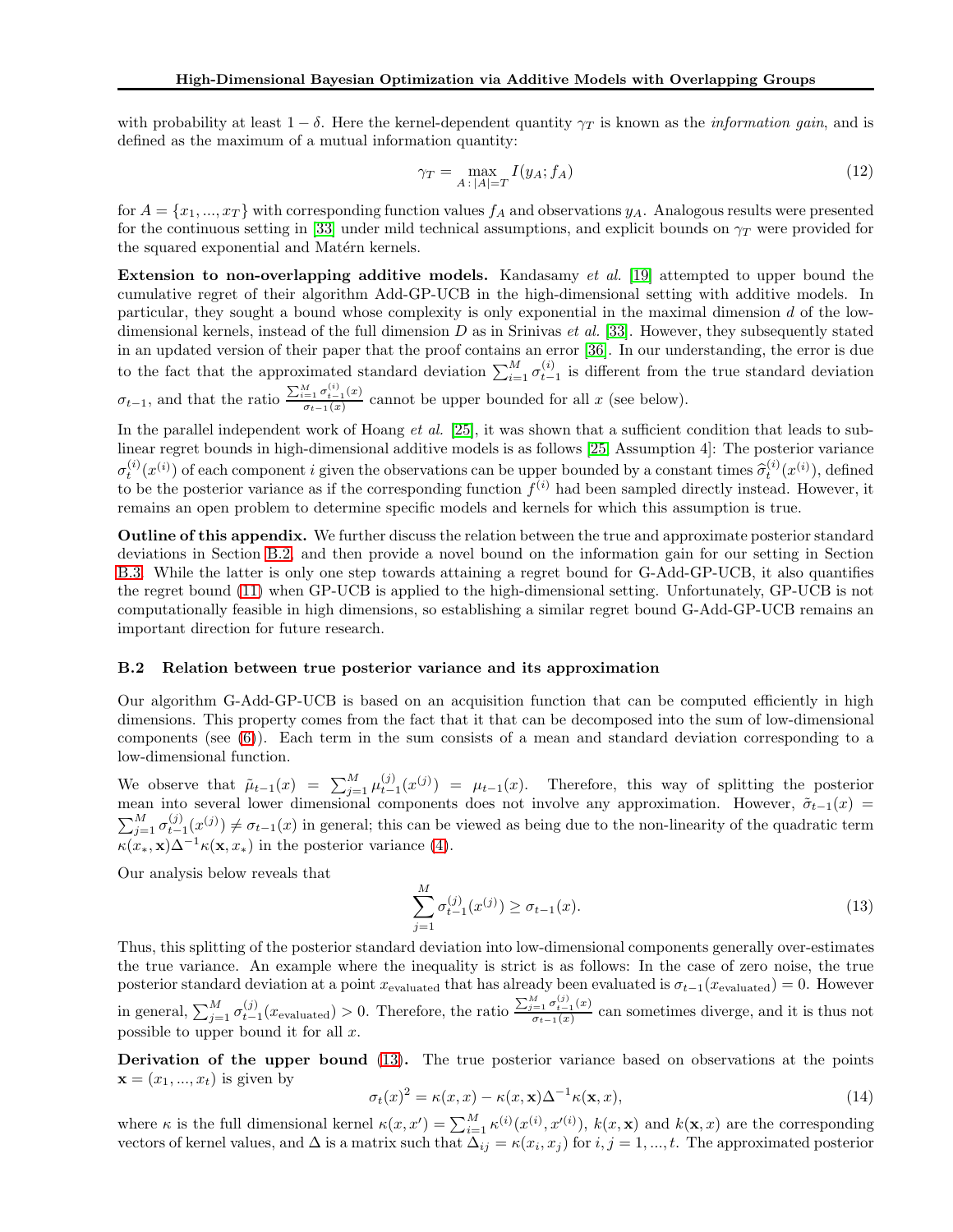variance based on the same points is as follows:

$$
\sum_{i=1}^{M} \sigma_t(x^{(i)})^2 = \sum_{i=1}^{M} \kappa^{(i)}(x^{(i)}, x^{(i)}) - \kappa^{(i)}(x^{(i)}, \mathbf{x}^{(i)})\Delta^{-1}\kappa^{(i)}(\mathbf{x}^{(i)}, x^{(i)})
$$
(15)

$$
= \kappa(x, x) - \sum_{i=1}^{M} \kappa^{(i)}(x^{(i)}, \mathbf{x}^{(i)}) \Delta^{-1} \kappa^{(i)}(\mathbf{x}^{(i)}, x^{(i)})
$$
(16)

under the notation following [\(4\)](#page-1-0).

By definition, the matrix  $\Delta$  is symmetric and positive definite, and hence so is the matrix  $\Delta^{-1}$ . We can thus define a norm induced by this matrix on the space  $\mathbb{R}^t$ ; for  $\vec{k} \in \mathbb{R}^t$ , we have

$$
\|\vec{k}\|_{\Delta^{-1}}^2 = \vec{k}^T \Delta^{-1} \vec{k}.\tag{17}
$$

The fact that  $\Delta^{-1}$  is symmetric positive definite implies that this has all the properties of a norm. For any  $x \in \mathbb{R}^D$ , we define the *t*-dimensional vector  $\vec{k}^{(i)}(x)$  as  $\vec{k}^{(i)}(x)_j = \kappa^{(i)}(x^{(i)}, x_j^{(i)})$  $j^{(i)}$ ). We also recall that  $\kappa(x, x) = 1$ for all  $x \in \mathbb{R}^D$ . Using this notation, we can rewrite the expressions for the true and approximated posterior variances as

$$
\sigma_t(x)^2 = 1 - \left\| \sum_{i=1}^M \vec{k}^{(i)}(x) \right\|_{\Delta^{-1}}^2
$$
\n(18)

and

$$
\sum_{i=1}^{M} \sigma_t(x^{(i)})^2 = 1 - \sum_{i=1}^{M} \|\vec{k}^{(i)}(x)\|_{\Delta^{-1}}^2.
$$
\n(19)

By the triangle inequality, we have

$$
\sigma_t(x)^2 = 1 - \Big\|\sum_{i=1}^M \vec{k}^{(i)}(x)\Big\|_{\Delta^{-1}}^2
$$
  
\n
$$
\leq 1 - \Big(\sum_{i=1}^M \|\vec{k}^{(i)}(x)\|_{\Delta^{-1}}\Big)^2
$$
  
\n
$$
\leq 1 - \sum_{i=1}^M \|\vec{k}^{(i)}(x)\|_{\Delta^{-1}}^2
$$
  
\n
$$
= \sum_{i=1}^M \sigma_t(x^{(i)})^2
$$

As  $\sigma_t(x^{(i)}) \geq 0 \ \forall x \in \mathbb{R}^D$ , we have that  $\sum_{i=1} \sigma_t(x^{(i)})^2 \leq (\sum_{i=1} \sigma_t(x^{(i)}))^2$ , which implies

$$
\sigma_t(x) \le \sum_{i=1}^M \sigma_t(x^{(i)})
$$
\n(20)

as desired.

**Numerical evaluation.** In order to observe the difference between the true posterior variance  $\sigma_t^2$  and the approximated variance  $\left(\sum_{j=1}^M \sigma_{t-1}^{(j)}\right)^2$ , we generate a 10 dimensional synthetic function via Gaussian processes with the star dependency graph shown in Figure [2.](#page-4-2) We first evaluate this function at 200 randomly-selected points. Based on these observations, we then evaluate the true and approximated posterior variances at 1000 randomly selected points. We then compare the results obtained with these two different methods (Figure [8\)](#page-13-1).

From the figure on the right, we can observe that the obtained values can be significantly different. However, there is a clear correlation between these two quantities, in the sense that points with higher true variance tend to also have a higher approximated variance. The figure on the left shows that the ratio between approximated and true variance increases as the true variance becomes smaller. This approximation error strongly depends on the decomposition, and in particular on  $M$ . The higher the value of  $M$ , the higher the approximation error.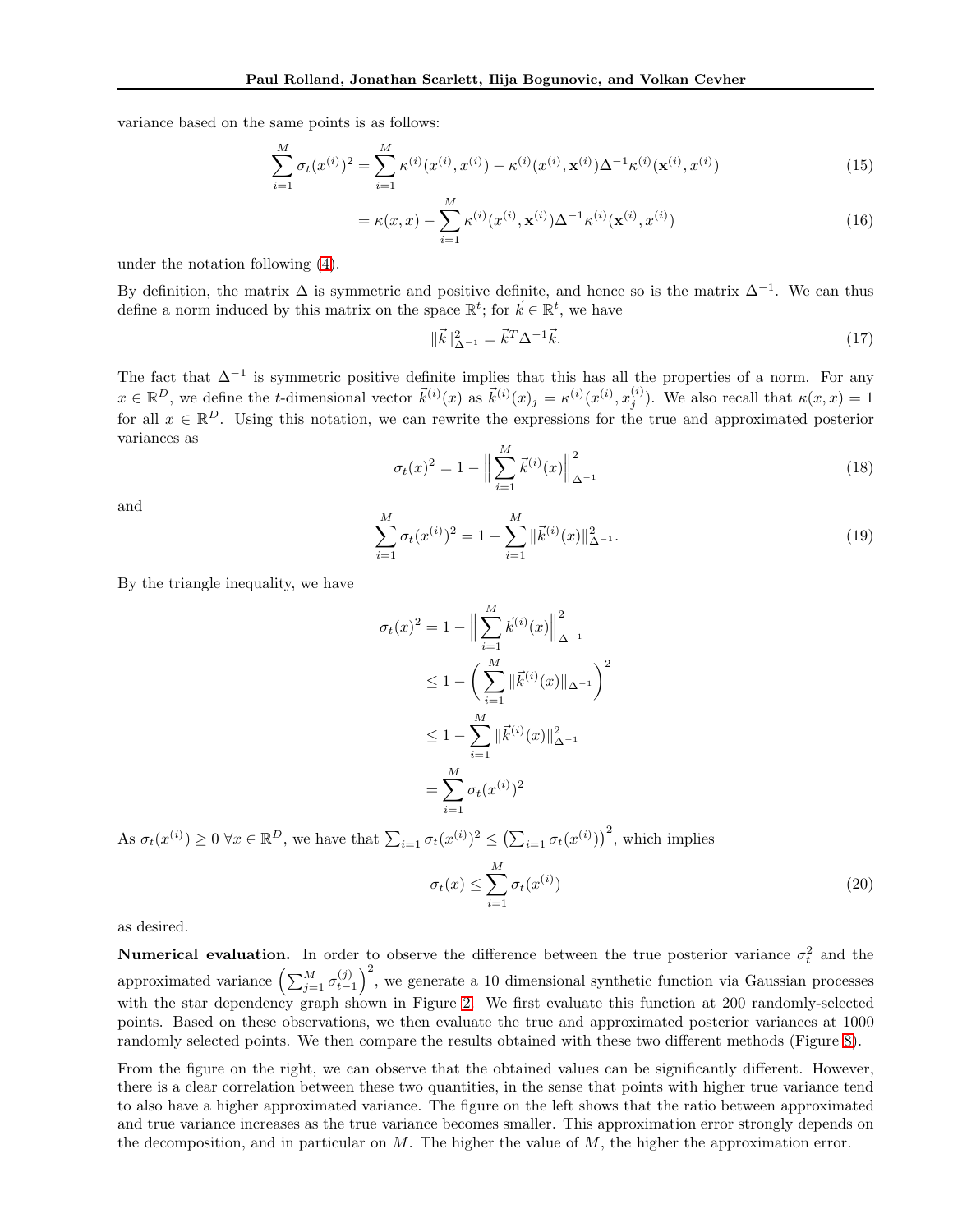<span id="page-13-1"></span>

Figure 8: Evaluation of the posterior standard deviation from the full dimensional kernel (true posterior variance), vs. separating the kernel into lower dimensional additive components (approximated posterior variance). Left: Ratio between the two computed posterior standard variations as a function of the true posterior standard variation. Right: Approximated posterior standard deviation versus true posterior standard deviation.

#### <span id="page-13-0"></span>B.3 Bounding the information gain with overlapping groups

As outlined above, the information gain  $\gamma_T$  in [\(12\)](#page-11-2) plays a crucial role in the regret bounds for Bayesian optimization. While we do not claim any regret bounds for G-Add-GP-UCB, bounding  $\gamma_T$  may provide an initial step towards this, and also allows us to understand the performance of GP-UCB with our structured kernels (*cf.*, [\(11\)](#page-10-1)). We provide such a bound for our setting, focusing on the squared exponential kernel, and ultimately showing that  $\gamma_T = O(Dd^d(\log T)^{d+1})$  analogously to [19]. Here d is the highest dimension of any low-dimensional function in the additive decomposition.

We follow the high-level steps of [19] with suitable modifications for our setting. It was shown in [\[26\]](#page-9-6) that under some mild assumptions on the target function  $f$ , the maximal information gain can be bounded as

$$
\gamma_T \le \inf_{\tau} \left( \frac{1/2}{1 - e^{-1}} \max_{r \in \{1, \ldots, T\}} (T_* \log(r n_T / \eta^2) + C_9 \eta^2 (1 - \frac{r}{T}) (T^{r+1} B_\kappa(T_*) + 1) \log T) + O(T^{1 - \tau/D}) \right), \tag{21}
$$

for any  $T_* \in \{1, ..., \min(T, n_T)\}\$ , where  $C_9 = 4D + 2$ ,  $n_T = C_9T^{\tau} \log T$ , and  $B_{\kappa}(T_*) = \sum_{s>T_*} \lambda_s$ . Here  $\{\lambda_n\}_{n \in \mathbb{N}}$ are the eigenvalues of  $\kappa$  with respect to the uniform distribution.

In order to bound  $\gamma_T$ , it therefore suffices to bound  $B_{\kappa}(T_*)$ , i.e., to bound the sum of the eigenvalues of  $\kappa$  at the tail. Unlike the setting of [19], the eigenfunctions corresponding to different kernels  $\kappa^{(i)}$  and  $\kappa^{(j)}$  are not necessarily orthogonal, since overlaps between kernel variables are possible. To circumvent this difficulty, we can make use of Weyl's inequality.

**Lemma 1.** (Weyl's inequality) Let  $H, P \in \mathbb{R}^{n \times n}$  be two Hermitian matrices, and define  $M = H + P$ . Let  $\mu_i, \nu_i, \rho_i, i = 1, ..., n$  be the eigenvalues of M, H and P respectively such that  $\mu_1 \geq ... \geq \mu_n$ ,  $\nu_1 \geq ... \geq \nu_n$  and  $\rho_1 \geq ... \geq \rho_n$ . Then for all  $i \geq r + s - 1$ , we have

<span id="page-13-2"></span>
$$
\mu_i \le \nu_r + \rho_s \tag{22}
$$

This result immediately generalizes to a sum with an arbitrary number of matrices. In particular, we will use the following corollary.

**Corollary 1.** Let  $K_i \in \mathbb{R}^{n \times n}$ ,  $i = 1, ..., M$  be Hermitian matrices, and define  $K = \sum_{i=1}^{M} K_i$ . Let  $\{\lambda_j^{(i)}\}$  $\{j^{(i)}\}_{j=1,...,n}$ be the eigenvalues of  $K_i$  such that  $\lambda_1^{(i)} \geq ... \geq \lambda_n^{(i)}$   $\forall i = 1,...,M$ , and let  $\{\lambda_i\}_{i=1,...,n}$  be the eigenvalues of K such *that*  $\lambda_1 \geq ... \geq \lambda_n$ *. Then for all*  $k \in \mathbb{N}$  *such that*  $kM + 1 \leq n$ *, we have* 

$$
\lambda_{kM+1} \le \sum_{i=1}^{M} \lambda_{k+1}^{(i)}.\tag{23}
$$

Let  $\{\lambda_s\}_{s\in\mathbb{N}},\ \lambda_1\geq\lambda_2\geq\ldots$  denote the eigenvalues of  $\kappa$ , and for all  $j=1,\ldots,M$ , let  $\{\lambda_s^{(j)}\}_{s\in\mathbb{N}},\ \lambda_1^{(j)}\geq\lambda_2^{(j)}\geq\ldots$ denote the eigenvalues of  $\kappa^{(j)}$ . It was shown by Seeger *et al.* [\[37\]](#page-9-17) that the eigenvalues  $\lambda_s^{(j)}$  for the square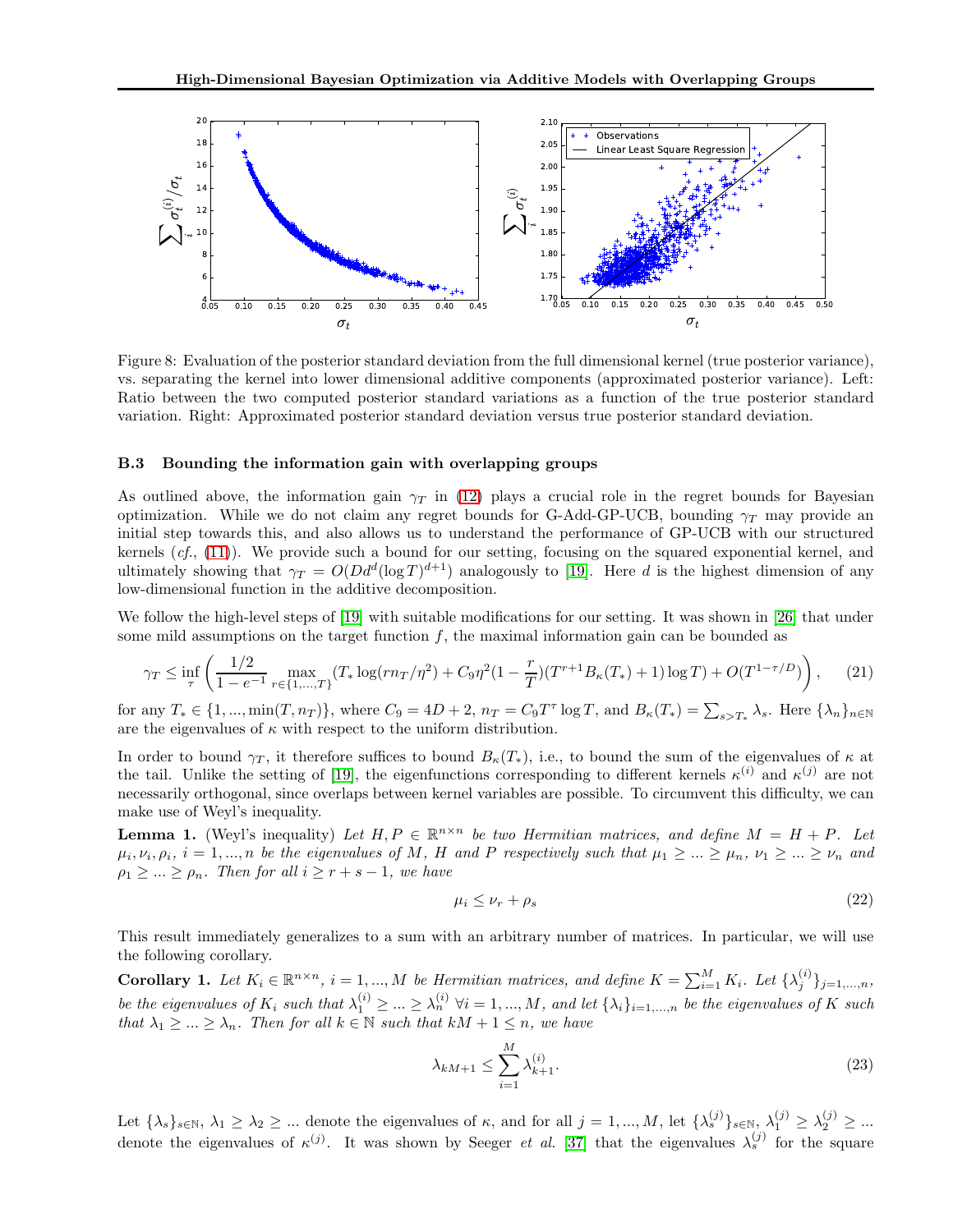exponential kernel  $\kappa^{(j)}$  satisfy  $\lambda_s^{(j)} \leq c^d B^{s^{1/d}}$ ,  $B < 1$ , where each  $\kappa^{(j)}$  is a  $d_j$ -dimensional kernel, and  $d_j \leq d$ . Defining  $T_+ = \left\lfloor \frac{T_*}{M} \right\rfloor$  we have the following:

$$
B_{\kappa}(T_*) = \sum_{s>T_*} \lambda_s \tag{24}
$$

$$
\leq \sum_{k>T_+} \sum_{i=1}^M \lambda_{(k-1)M+l} \tag{25}
$$

$$
\leq \sum_{k>T_+} \sum_{i=1}^{M} \sum_{j=1}^{M} \lambda_k^{(j)} \tag{26}
$$

$$
\leq M^2 c^d \sum_{k>T_+} B^{k^{1/d}},\tag{27}
$$

where the second line uses the fact that the eigenvalues are increasingly ordered, the third line follows from Weyl's inequality, and the final line follows from the bound on the tail eigenvalues given in [\[37\]](#page-9-17).

The rest of the proof follows via a similar analysis to [19]. One difference is that we get an extra M term in our bound for  $B_{\kappa}$  compared to the setting of [19]. However, this does not affect the bound for  $\gamma_T$ , since the leading term on the right hand side of [\(21\)](#page-13-2) is  $T_* \log(r n_T / \eta^2)$  which does not involve  $B_{\kappa}$ . We thus obtain the same bound for  $\gamma_T$  as in [19], namely,

$$
\gamma_T = O(Dd^d(\log T)^{d+1}).\tag{28}
$$

Note that this bound only has linear dependence on the dimension  $D$ , while being exponential in the maximal group size d.

## C Astrophysical data experiment

In this appendix, we consider an additional experiment on real-world data that aims at estimate a set of 9 cosmological parameters (e.g., Hubble's constant, proportion of helium in the universe, etc) in order to best match reality. These constants are involved in the theoretical model of physics, but are estimated experimentally. To do so, programs model the dynamics of the universe given these parameters, and compare the results of the simulations with the observed data.

For each set of parameters, we can compute the likelihood that the chosen parameters match the reality. The aim is thus to find the set of parameters that maximize this likelihood, or equivalently that minimize the negative log-likelihood. We use the LRG DR7 Likelihood Software released by NASA<sup>[1](#page-14-0)</sup> in order to compute likelihoods given these cosmological parameters based on experimental data released by the Sloan Digital Sky Survey.

We note that this data was used by both Kandasamy *et al.* [19] and Gardner *et al.* [\[22\]](#page-9-2) for testing high-dimensional BO algorithms, but it was used in somewhat different ways. We adopt the approach of [\[22\]](#page-9-2), and we avoid adding additional "dummy dimensions" as in [19].

The software provides a set of parameters which achieves a negative log-likelihood of 23.7. We thus apply the two Bayesian algorithms "Overlap" and "No Overlap" in a range of 75%−125% of this default set of parameters. Unlike the previous real world experiment, we do not set a fixed dependency graph for the "Overlap" model and learn it throughout the algorithm using Gibbs sampling (*cf.*, Section [4\)](#page-3-0). Similarly, for the "No Overlap" model, we use the Gibbs sampling approach of [\[21\]](#page-9-1), placing no "hard constraints" (i.e., choices of  $M$  and  $d$  in [19]).

The remaining parameters for the Bayesian optimization algorithms are the same as for the first real-world experiment (Table [2\)](#page-7-1), except that we run the simulation for 1000 iterations. The results are shown in Figure [9.](#page-15-0) We observe that both algorithms achieve a higher likelihood than with the default parameters, and that the "Overlap" algorithm achieves a higher likelihood than the "No Overlap" one across the entire time horizon. In particular, by the final iteration, the gap to "random" has increased from approximately 0.09 to 0.15, i.e., an increase of over 60%.

<span id="page-14-0"></span><sup>1</sup> http://lambda.gsfc.nasa.gov/toolbox/lrgdr/